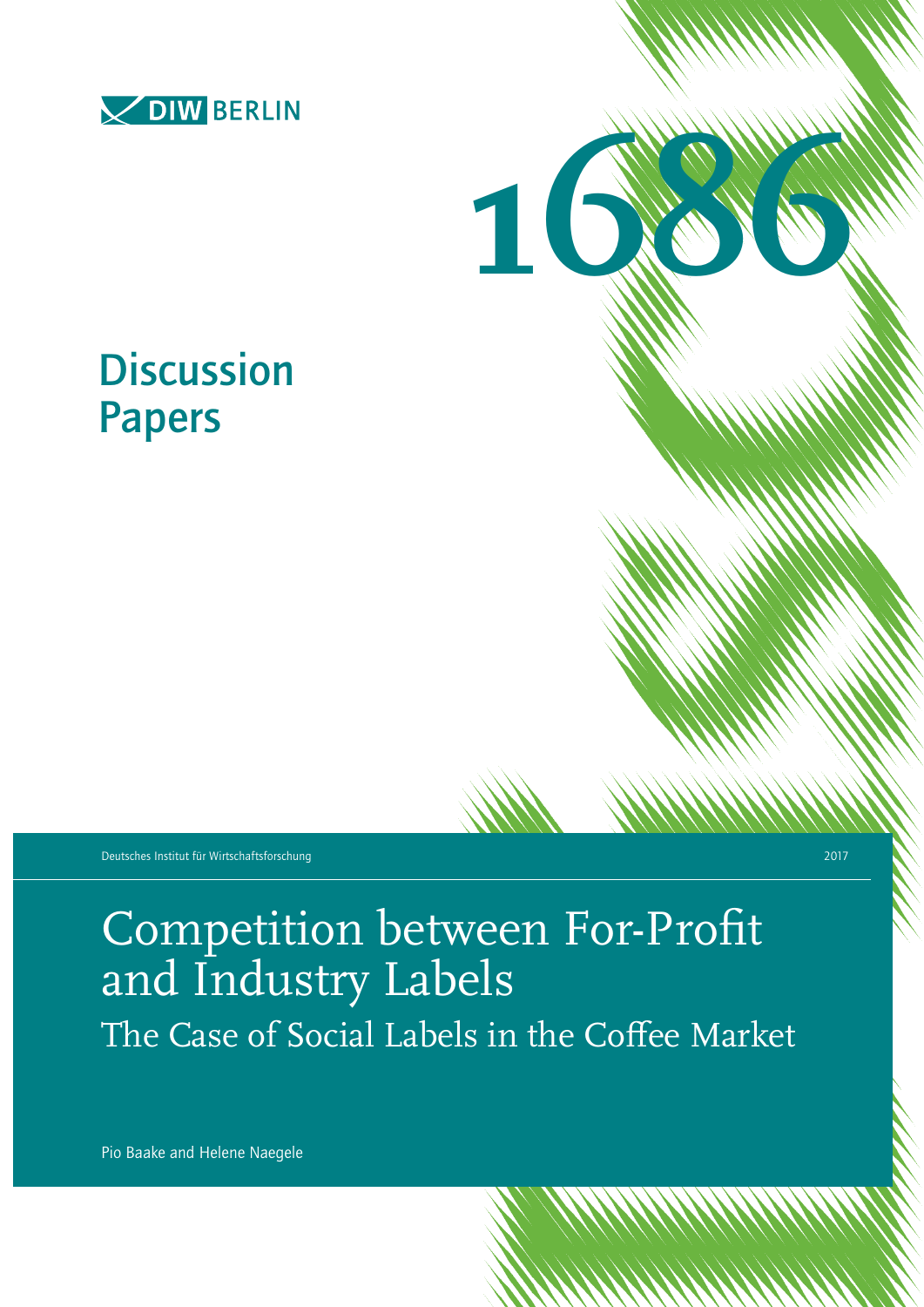Opinions expressed in this paper are those of the author(s) and do not necessarily reflect views of the institute.

IMPRESSUM

© DIW Berlin, 2017

DIW Berlin German Institute for Economic Research Mohrenstr. 58 10117 Berlin

Tel. +49 (30) 897 89-0 Fax +49 (30) 897 89-200 [http://www.diw.de](http://www.diw.de/)

ISSN electronic edition 1619-4535

Papers can be downloaded free of charge from the DIW Berlin website: <http://www.diw.de/discussionpapers>

Discussion Papers of DIW Berlin are indexed in RePEc and SSRN: http://ideas.repec.org/s/diw/diwwpp.html <http://www.ssrn.com/link/DIW-Berlin-German-Inst-Econ-Res.html>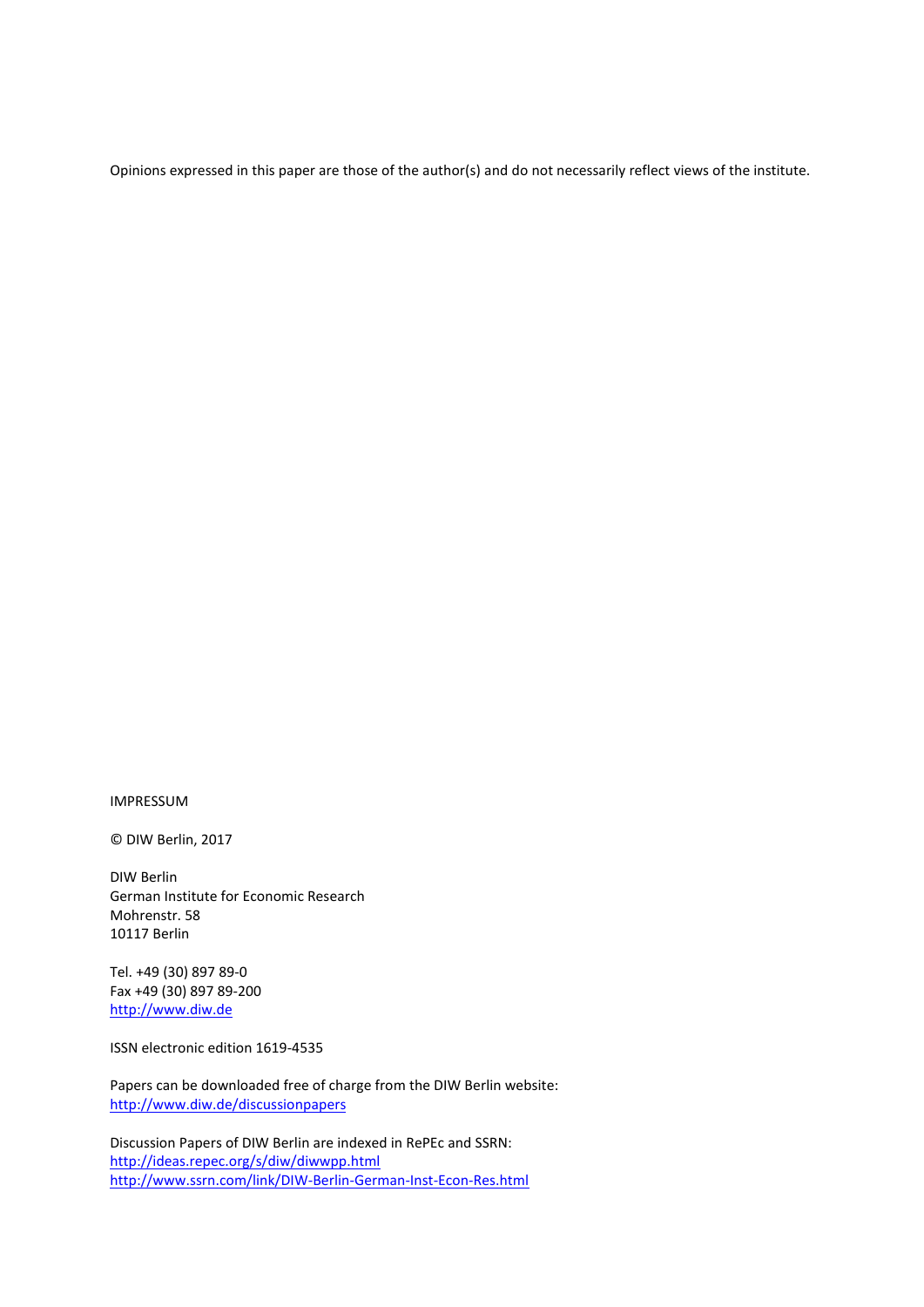# Competition between for-profit and industry labels The case of social labels in the coffee market<sup>∗</sup>

Pio Baake<sup>†</sup> Helene Naegele<sup>‡</sup>

September 19, 2017

#### Abstract

We model strategic interaction on a market where two labeling organizations compete and firms in duopoly decide which labels to offer. The incumbent label maximizes its own profit, and is challenged by an industry standard which maximizes industry profit. Using a nested logit, the result of this multi-stage game depends crucially on the degree of horizontal differentiation. Joint firm profit always increases with the introduction of the industry standard. The industry standard wants to segment the market and strategically distorts its label quality downwards, such that each firm specializes in a different label. Social welfare however increases with the number of labeled products. A policy imposing a minimum label quality is only binding in the case of strategic quality distortion by the industry standard.

JEL classification: L15, D43, L13

Keywords: product differentiation, certification, nested logit

### 1 Introduction

Over the past decades, consumers have become more and more interested in the social and environmental impact of their consumption. However, most sustainability aspects of a product are difficult for consumers to verify, even after purchase, meaning that the promise of a responsible production process is essentially a credence attribute that cannot be verified either before or after purchase. Firms increasingly use voluntary third-party labels to solve their credibility problem.

The coffee market has a particularly large number of well-established sustainability labels; the most important being Fairtrade, Rainforest Alliance, and UTZ Certified. These target

<sup>∗</sup>We would like to thank Jana Friedrichsen, Johanna Mollerstrom, St´ephane Caprice, Marion Desquilbet, and Lucie Bottega for helpful comments and suggestions.

 $^\dagger$ Deutsches Institut für Wirtschaftsforschung (DIW), Mohrenstraße 58, 10117 Berlin. Email: pbaake@diw.de

<sup>‡</sup>Deutsches Institut für Wirtschaftsforschung (DIW), Mohrenstraße 58, 10117 Berlin. Email: hnaegele@diw.de (corresponding author)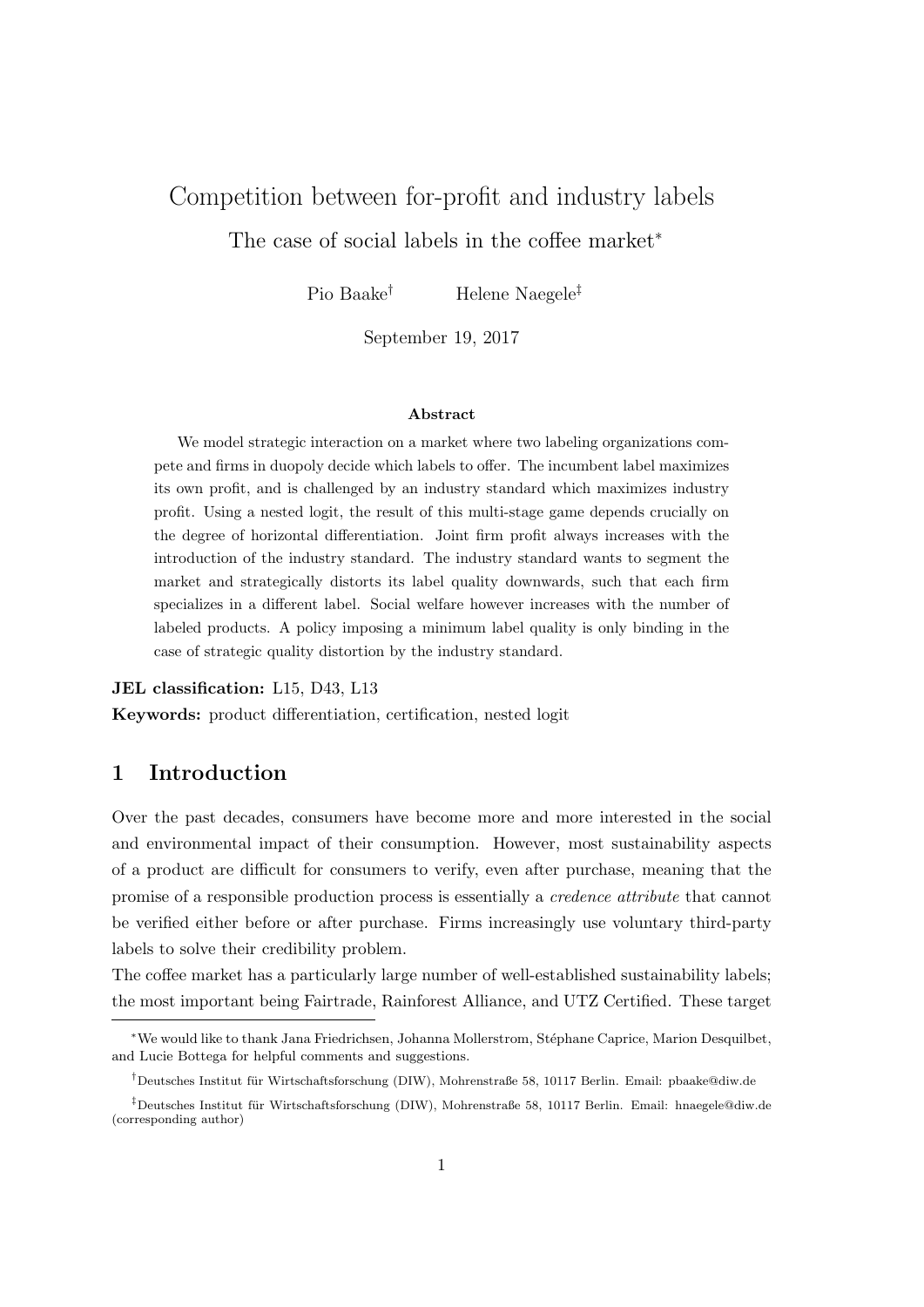the well-being of farmers and the environmental impact of production. The stringency of the labels varies: Fairtrade, for example, guarantees a price premium for farmers, while the price premia established by UTZ Certified and Rainforest Alliance are lower and not guaranteed.<sup>1</sup> When it comes to social sustainability labels, higher farmgate prices are seen by consumers as higher quality and justify higher prices.

When each firm can offer several differentiated products, various constellations of product lines can arise. In the coffee example, an international comparison illustrates this multitude of possible product line constellations: in Germany, most roasters<sup>2</sup> offer a range of products including conventional, i.e. not labeled, and labeled coffee of several labels (head-to-head competition). In other countries, such as  $\text{Finland}$ ,  $\text{def}$  coffee roasters have specialized so that each label is only offered by one roaster (market segmentation).

This paper establishes a model of label competition, between a for-profit label and an industry standard. To start with, we model the firms' choice of a third-party label offered by a for-profit licenser in the first period. We are interested in the interaction between the licenser, which sets a license fee and a label quality, and firms, which decide on their product line and their prices. Each firm can offer several goods that are differentiated both horizontally between firms and vertically through quality. In a second period, we allow firms to establish its own labeling organization – an industry standard – that maximizes joint firm profit. We then analyze how the industry standard sets its quality and what product lines are offered in equilibrium.

In both periods, we find that equilibrium product lines depend crucially on the degree of (exogenous) horizontal differentiation: the market is segmented if horizontal differentiation is weak, i.e. each label is offered by one firm only. In contrast, firms are in head-tohead competition when horizontal differentiation is strong, that is both firms offer all available labels. When there are two labels and horizontal differentiation is intermediate, the industry standard strategically distorts its quality downwards in order to induce a segmented product line.

Overall, we illustrate why an industry facing a third-party label has an interest in establishing its own industry standard: the presence of a second label reduces the fees set by the

<sup>1</sup>Fairtrade Labeling Organizations International (FLO) guarantee a price premium at the farmgate of \$0.20/lb (since 2011) over the stock market price. UTZ Certified in 2012 reported sales prices that result in an average premium of \$0.04/lb over the price index of the International Coffee Organization; the prices for Rainforest Alliance are not known but they reported a premium of \$0.11/lb in 2009 (Potts et al., 2014). In 2012, Fairtrade and Rainforest Alliance had similar market shares of 2-3% worldwide while UTZ had almost twice as much, with much larger market shares in countries like the United States, Germany, and Great Britain.

<sup>&</sup>lt;sup>2</sup>The German coffee market is dominated by JDE/Mondelez, Aldi, Tchibo, Melitta and Dallmayr; together they hold 90% of the market (Villas-Boas, 2007, adjusted for the merger of JDE/Mondelez in 2015).

<sup>&</sup>lt;sup>3</sup>In Finland, per capita coffee consumption is the highest in the world. The average Finn consumes 9-10 kg of roasted coffee annually; approximately four cups per day (Valkila et al., 2010). There are just two major companies on the Finnish coffee market: Meira and Paulig.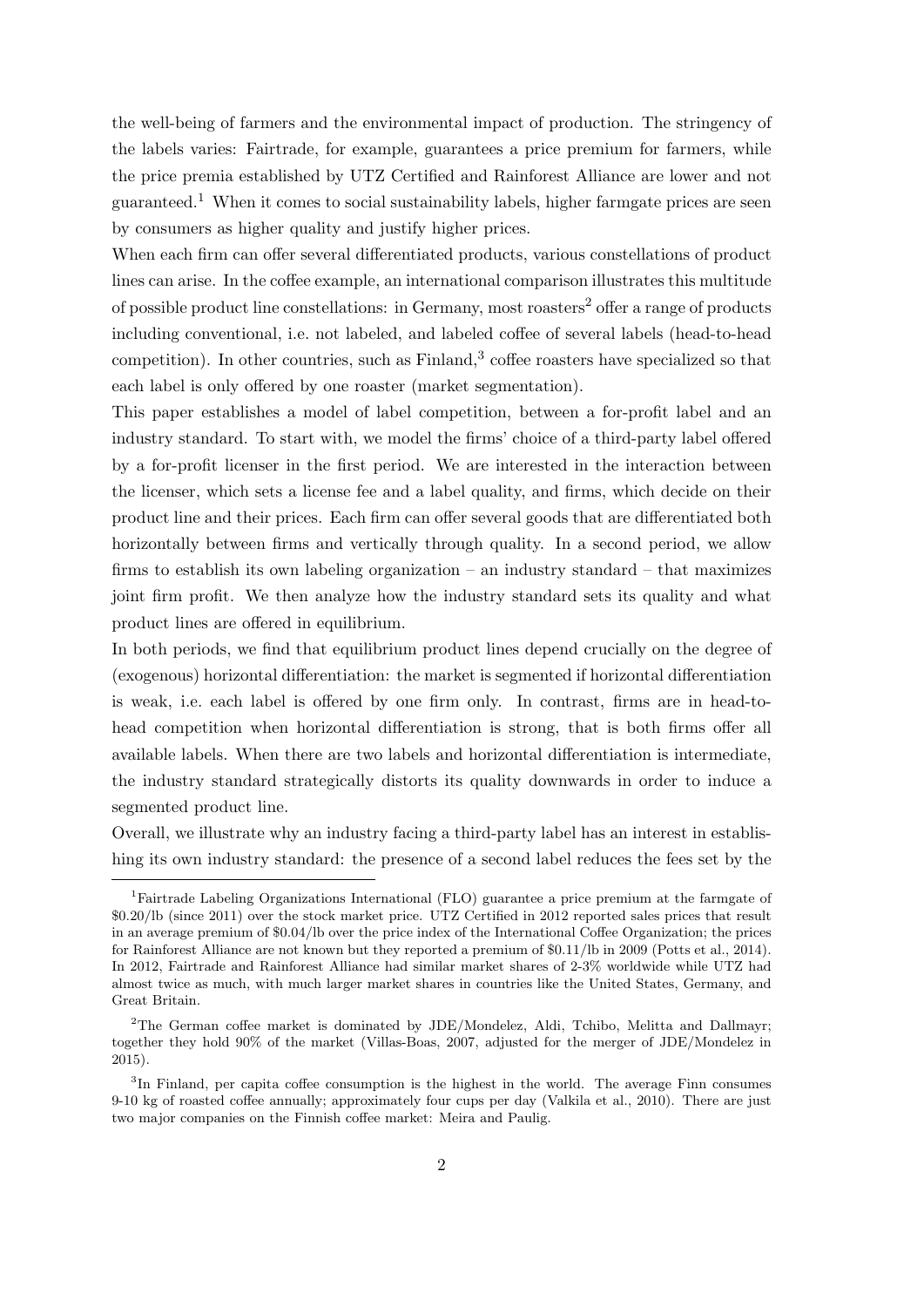for-profit licenser, and an additional vertically differentiated good increases product lines, thereby increasing overall demand. Moreover, for intermediate levels of horizontal differentiation, the industry standard strategically reduces competition by reducing product line overlap, thereby increasing mark-ups.

We further ask whether regulation in form of a minimum quality requirement for labels, such as established in organic farming, can increase welfare. In the first period with one label, a minimum quality requirement increases the label's standard, thereby increasing welfare. Welfare increases if firms are in head-to-head competition, but the minimum quality requirement cannot affect the equilibrium product line. In the second period with two labels, the social planner can set its minimum quality requirement such that it prevents the industry standard's strategic downward distortion, thereby maximizing the number of labeled products. Whenever the industry standard does not strategically distort its quality downwards, the social planner aims at setting *lower* qualities than the industry standard. In these cases, a minimum quality requirement does not bind and does not impact welfare: the duopoly firms in equilibrium differentiate too much from conventional market and too little from the higher label.

In the remainder of this paper, we begin by discussing the relevant literature and explain the context of the coffee market and fairtrade research. We then explain the model and each player's objectives in Section 2. We first solve the first period with only the for-profit licenser in Section 3. Then, we solve the model in the second period upon entry of an industry standard in Section 4. For each period, we explore whether there is scope for a government-imposed minimum quality requirement. Finally, we conclude in Section 5.

#### 1.1 Related literature

Our model features both vertical differentiation between labels and horizontal differentiation between firms. Methodologically, this study relies on a large literature using the nested logit model established by McFadden (1978). In particular, the version of Anderson and De Palma (1992) with multi-product firms allows us to explicitly model the endogenous substitution elasticity between labels depending on label differentiation. Gallego and Wang (2014) use such a nested logit to account for horizontal and vertical differentiation. Von Schlippenbach and Teichmann (2012) and Yu and Bouamra-Mechemache (2016) model how standards are used by different agents (retailers, resp. manufacturers) to strengthen their bargaining power within the vertical supply chain. The choice of firms in duopoly adopting a labeled product line also relates to product line rivalry (e.g. Avenel and Caprice, 2006). Cheng and Peng (2012) show the importance of strategic effects in quality setting when a firm can offer more than one vertically differentiated product. A growing literature is studying voluntary third-party certification, for a review see Bonroy

and Constantatos (2015). In particular, newer papers study the interaction between several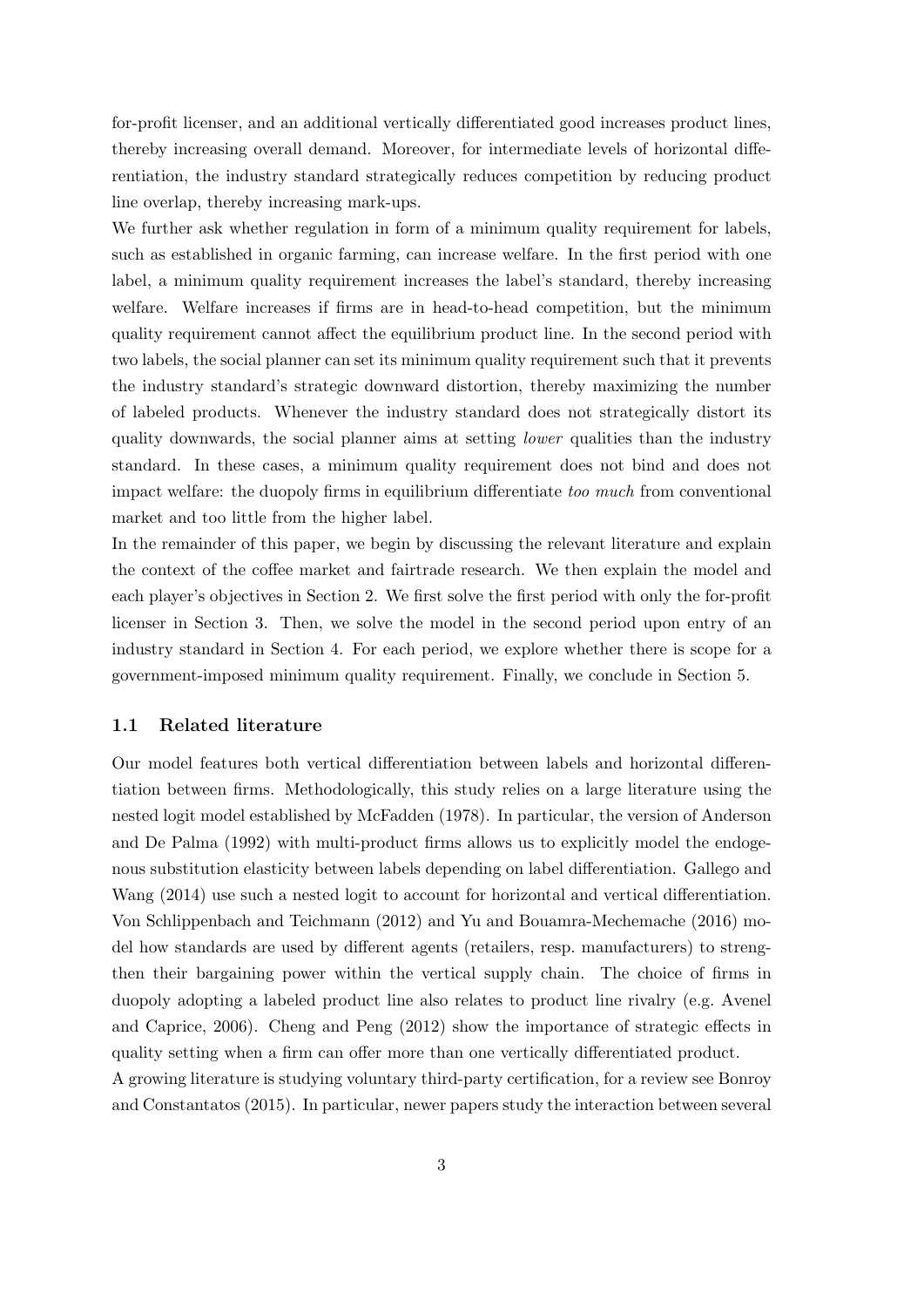labeling organizations and firms, focusing on endogenous quality levels. Fischer and Lyon (2014) model the rivalry between an ecolabel set by an NGO and an industry-standard in the forestry sector and find that the industry-standard lowers environmental benefits even if consumers are perfectly informed. Poret (2016) models the competition between two NGOs setting labels with different objectives. Similarly to this study, Bottega et al. (2009) study the interaction between a regulator, an industry standard and a for-profit licenser. However, all these studies consider simple market constellations (monopolist/single-good duopoly), following in particular the model by Heyes and Maxwell (2004). Finally, a strand of literature explores the effect of consumer confusion when several labels coexist or monitoring is imperfect (Harbaugh et al., 2011; Mahenc, 2010; Mason, 2011), whereas we assume that consumers observe label quality perfectly.

### 1.2 Coffee market and fairtrade

In our model, the incumbent labeling organization maximizes its profit. Previous theoretical research on fairtrade has modeled an NGO label maximizing farmer welfare (Podhorsky, 2015; Richardson and Stähler, 2014; Chambolle and Poret, 2013). However, it is difficult to argue that the FLO price policy is aimed at maximizing farmer welfare. A concise theoretical model by Janvry et al. (2015) shows how farmer rents are eroded by unlimited entry of farmers, such that in equilibrium all the price premium goes to the licenser in form of the farmer annual fee. Crucially, fairtrade guarantees prices, but not sales, such that fairtrade-labeled farmers typically sell large proportions of their production as conventional coffee, i.e. without the label at world-market prices (e.g. Valkila and Nygren, 2009; Panhuysen and Pierrot,  $2014$ .<sup>4</sup> Moreover, annual license fees are high for both roasting companies and, in particular, for farmers, which contrasts with the idea that an NGO maximizes label participation.<sup>5</sup>

This paper concentrates on the impact of labels in the consumer country, excluding the farmer from the picture: we interpret fairtrade as a quality label. Fairtrade coffee is an amply available commodity and farmers have no market power. Johannessen and Wilhite (2010) estimate that about 75% of value added in fairtrade coffee remain in the consumer country. Empirical evidence suggests that farmers receive a higher price for fairtrade coffee than for conventional coffee (Beuchelt and Zeller, 2011; Dragusanu and Nunn, 2014; Arnould et al., 2009), but the impact on income is small at best when controlling for

<sup>4</sup>Panhuysen and Pierrot (2014) show that about a quarter of certified coffee production is sold with a label.

<sup>5</sup>Under standard assumptions, an NGO label maximizes access to its label and sets its fee as low as possible, that is equal to the cost of monitoring (cf. Bottega and De Freitas, 2009), which is normalized to zero in our model. If the cost of the label is zero, then our model predicts that it is always an equilibrium for both firms to offer the label. Only in markets with very weak horizontal differentiation, market segmentation might be an additional equilibrium. However, this does not reflect the reality of coffee markets.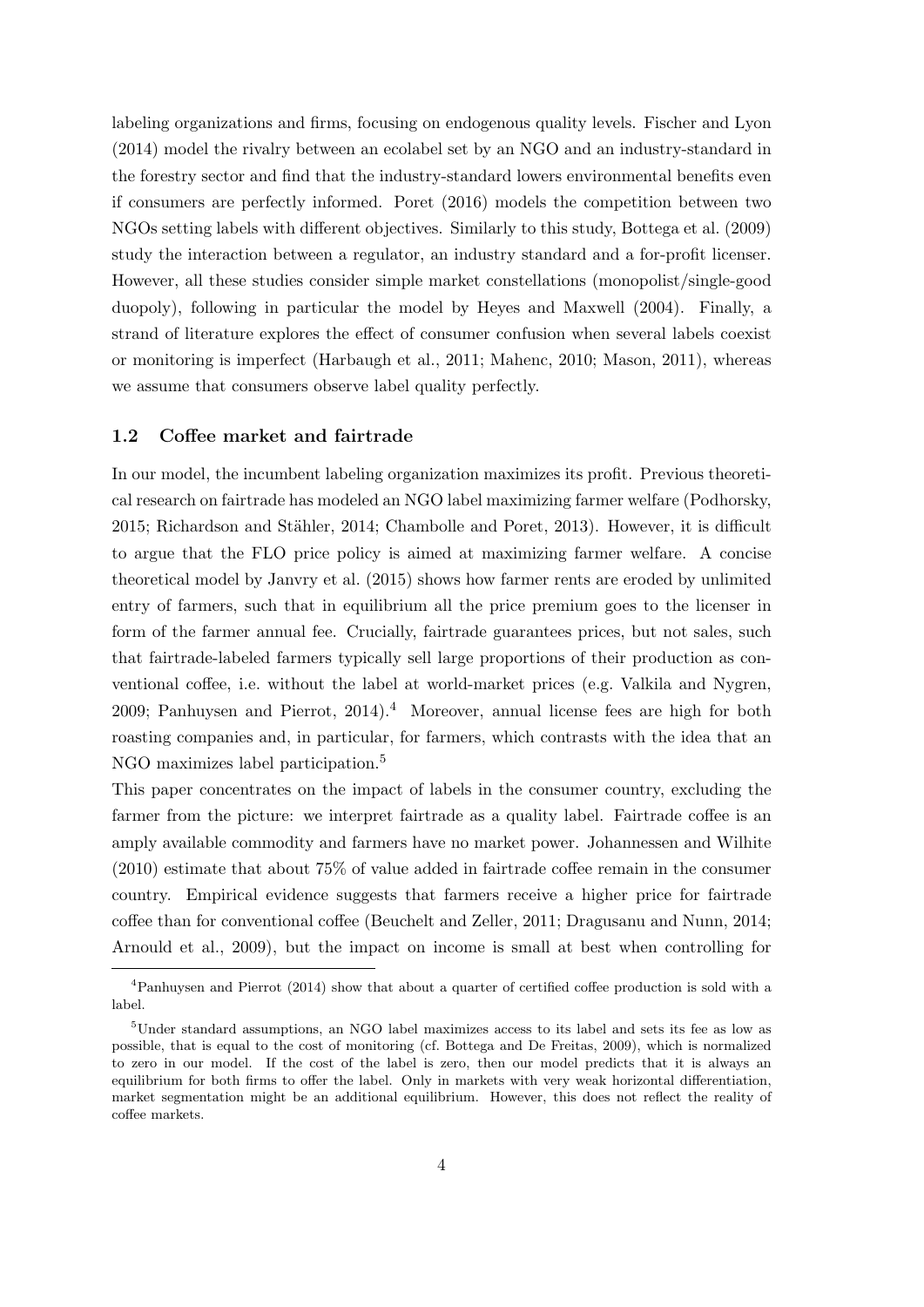selection into the labeling scheme (Ruben and Fort, 2012; Saenz Segura and Zuniga-Arias, 2008; Beuchelt and Zeller, 2011). Dragusanu et al. (2014) review this literature in more detail.

Nevertheless, marketing and experimental research has consistently shown that consumers have a positive willingness-to-pay for fairtrade products (e.g. Basu and Hicks, 2008; Pelsmacker et al., 2005; Loureiro and Lotade, 2005). A rational consumer understands that it is welfare-enhancing for a farmer to sell more fairtrade coffee, once he has incurred the fixed entry costs of labeling. Moreover, Friedrichsen and Engelmann (2017) and Teyssier et al. (2014) show that social image concerns play a role, so that consumers enjoy being seen buying fairtrade products. Another possible explanation of the wide-spread support of the fairtrade system is that consumers are not aware of the dynamic effects of the fairtrade system leading to an excessively large number of certified farmers. We assume that consumers derive a homogeneous positive utility from higher coffee prices at the farmer level, leaving aside the debate whether these preferences are due to social image, warm glow (Andreoni, 1989), or pure altruism.

### 2 Model

We analyze a game with two periods, each consisting of several stages. The game involves two labeling organizations  $s = F, I$ , two horizontally differentiated firms  $i = 1, 2$ , and homogeneous consumers which value quality positively. Firms can offer several vertically differentiated products: they always supply a product of conventional market quality  $q^C$ and can additionally opt for one or both labels. We assume that firms cannot credibly offer qualities higher than conventional market quality  $q^C = 0$  without getting labeled by a labeling organization.<sup>6</sup> The labeling organizations decide on qualities  $q<sup>F</sup>$  and  $q<sup>I</sup>$ , guaranteed by their respective label. The for-profit licenser moreover sets a license fee L. Subsection 2.4 provides a detailed overview of the game sequence.

### 2.1 Consumer demand

To capture both horizontal and vertical product differentiation, we specify consumer demand using a nested logit model (cf. McFadden, 1978; Anderson and De Palma, 1992). In our model, products become closer substitutes when their qualities become more similar. This section derives the demand equations in the case where both firms offer both labels. The firms' market shares and demand functions for other product line constellations can be derived analogously.

<sup>&</sup>lt;sup>6</sup>The certification and labeling process is assumed to be credible and to guarantee that labeled products fulfill the quality requirements defined by the licensers. We further assume that consumers are perfectly informed about the qualities chosen by the licensers.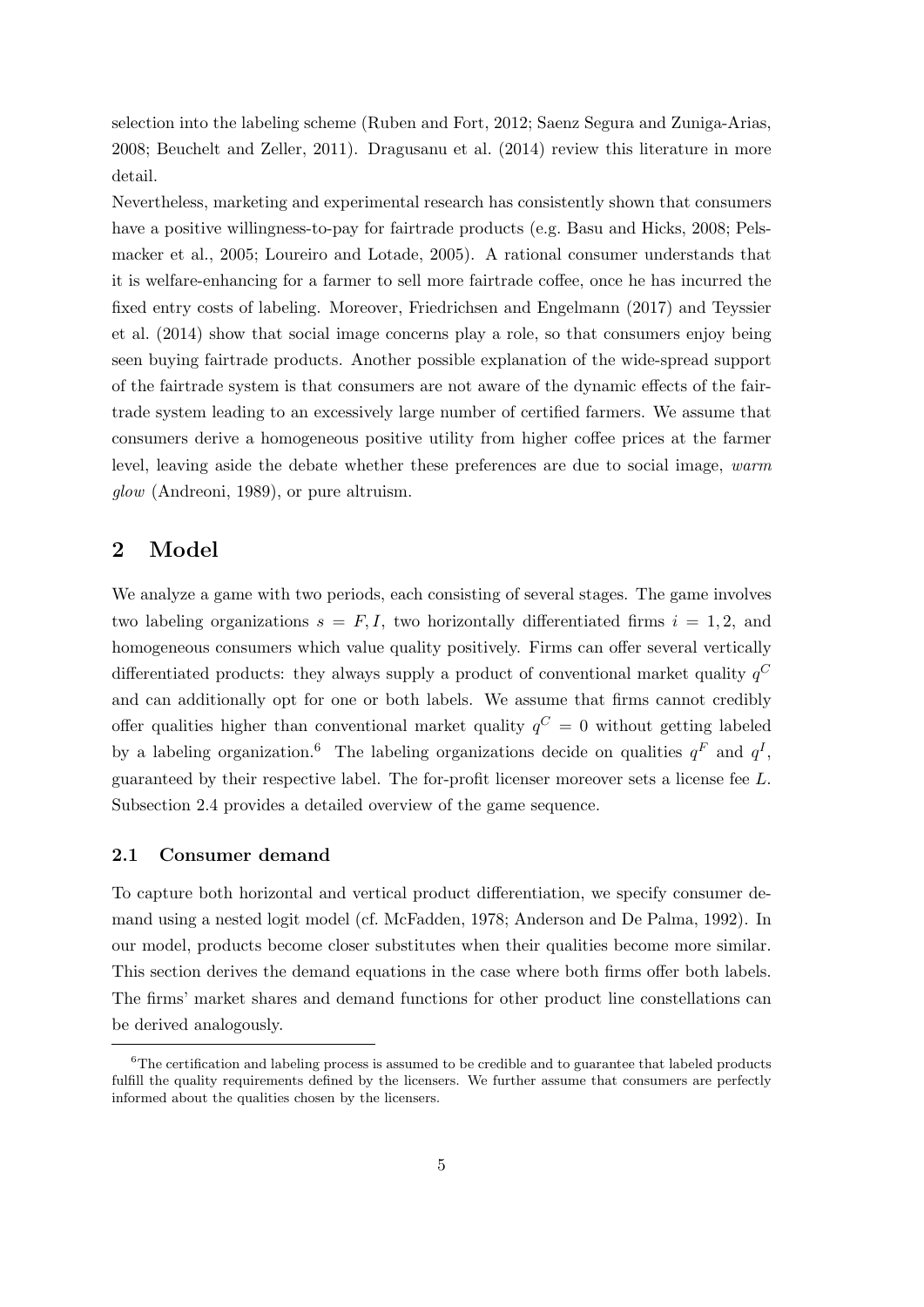

Figure 1: Nested decision-making structure of consumers

Assume that each firm offers three products with qualities  $q^F$ ,  $q^I$ , and  $q^C$ , then Figure 1 shows the decision structure of consumers. Each of the homogeneous consumers buys one unit or opts for the outside good. Consumers decide if they want to buy any product (decision between nest P, for product, and nest 0, for outside option). If consumers choose nest P, they decide between products with and without labels (decision between nests  $FI$  and C). Within nest  $FI$  consumers choose between labels (between nests  $F$ and I). Finally, within each nest s with  $s = F, I, C$  consumers decide from which firm they buy. Figure 1 illustrates this decision structure, where the substitution parameters  $\mu^{FI,C}, \mu^{F,I}$  and  $\mu$  are explained below.

Proceeding backwards, consider first consumers' decision within nest  $s$  ( $s = F, I, C$ ) between both firms' goods. Each consumer chooses the firm  $i$  that maximizes his indirect utility

$$
u_i^s = \bar{u} + v(q^s) - p_i^s + \mu \epsilon_i^s,\tag{1}
$$

where  $\bar{u}$  is the consumer's direct utility of the product,  $v(q^s)$  denotes the additional utility from consuming quality  $q^s$  and  $p_i^s$  the price of firm i's product with quality  $q^s$ .  $\epsilon_i^s$  is an error term that is distributed with the extreme value distribution. In the example of fairtrade coffee, quality is defined by the farmgate prices guaranteed by the labeling organization. The parameter  $\mu > 0$  measures the degree of horizontal differentiation between the two firms such that  $\mu$  approaching zero translates into perfect competition within the final market. Consumers have a homogeneous valuation of quality  $\nu(q^s)$  which is strictly increasing and strictly concave in  $q^s$ :

$$
v^s = v(q^s) = \sqrt{\frac{q^s}{1+q^s}}.\tag{2}
$$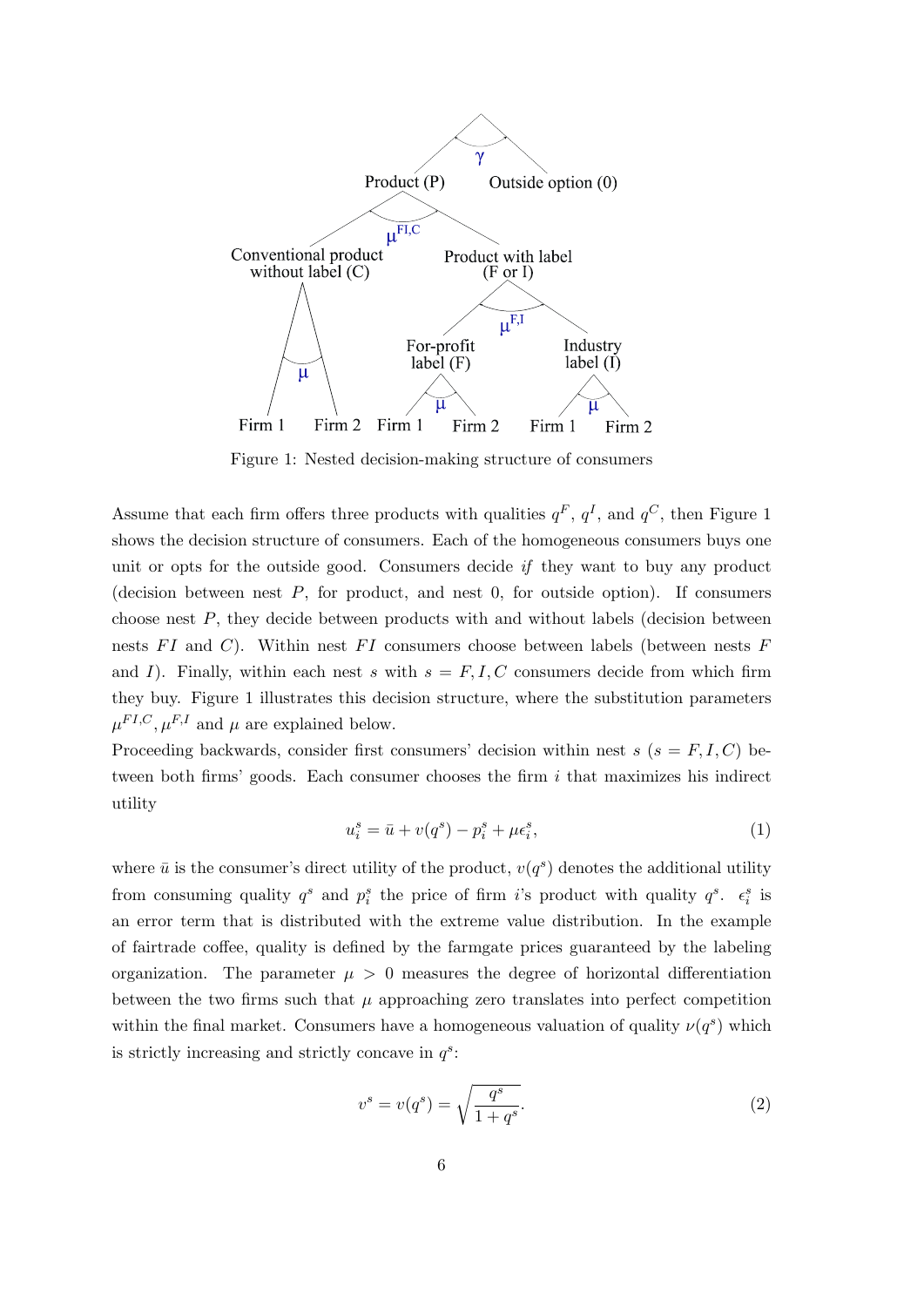Integrating equation (1) over the distribution of the stochastic term  $\epsilon_i^s$ , as it is standard in nested logit models,<sup>7</sup> we obtain firm *i*'s within-nest market shares  $\mathbb{P}_{i|s}$  for nest *s* 

$$
\mathbb{P}_{i|s} = \frac{\exp\left((\bar{u} + v^s - p_i^s)/\mu\right)}{\exp\left((\bar{u} + v^s - p_i^s)/\mu\right) + \exp\left((\bar{u} + v^s - p_j^s)/\mu\right)} = \frac{\exp\left((\bar{u} + v^s - p_i^s)/\mu\right)}{\exp(A^s/\mu)}
$$
(3)

with 
$$
A^{s} = \mu \ln \left[ \exp \left( \left( \bar{u} + v^{s} - p_{i}^{s} \right) / \mu \right) + \exp \left( \left( \bar{u} + v^{s} - p_{j}^{s} \right) / \mu \right) \right]
$$
 (4)

 $A<sup>s</sup>$  measures the expected utility of nest s (given previous choices at higher nest levels), which is called the inclusive value in nested logit models.

Consider next the choice between  $F$ -labeled goods and I-labeled goods. The utility  $u^s$  of the nest s for  $s = F, I$  is then defined as

$$
u^s = A^s + \mu^{F,I} \epsilon^s \text{ for } s = F, I
$$
 (5)

where  $\epsilon^s$  is a nest-specific error term that is distributed extreme value and substitution between nests  $F$  and  $I$  is given by

$$
\mu^{F,I} = \mu + \frac{v^F - v^I}{1 + v^F - v^I}.
$$
\n(6)

The specification of  $\mu^{F,I}$  implies that  $\mu^{F,I}$  approaches  $\mu$  if the labels become more similar, i.e. if  $q^F$  approaches  $q^I$ . As before, integrating over the stochastic term's distribution, we obtain the market shares for nest  $F$  (and analogously for nest  $I$ ):

$$
\mathbb{P}_{F|FI} = \frac{\exp(A^F/\mu^{F,I})}{\exp(A^I/\mu^{F,I}) + \exp(A_F/\mu^{F,I})} = \frac{\exp(A^F/\mu^{F,I})}{\exp(A^{F,I}/\mu^{F,I})}
$$
(7)

with 
$$
A^{FI} = \mu^{F,I} \ln \left[ \exp(A^I/\mu^{F,I}) + \exp(A^F/\mu^{F,I}) \right].
$$
 (8)

Moving upwards, consider now the choice between choosing a labeled product or choosing conventional quality. The utility of the nest  $FI$  and of the nest  $C$  are defined as

$$
u^{FI} = A^{FI} + \mu^{FI,C} \epsilon^{FI} \text{ and } u^C = A^C + \mu^{FI,C} \epsilon^C
$$
 (9)

where  $\epsilon^{FI}, \epsilon^{C}$  is a nest-specific error term distributed with the extreme value distribution and  $\mu^{FI,C}$  characterizes the substitution between FI and C. In analogy to equation (6) we use the following functional form

$$
\mu^{FI,C} = \mu + \frac{v^F + v^I(v^F - v^I)}{1 + v^F + v^I(v^F - v^I)}
$$
\n(10)

<sup>7</sup>See econometrics textbooks, e.g. Train (2009), for more details on the derivation of market shares in the standard nested logit.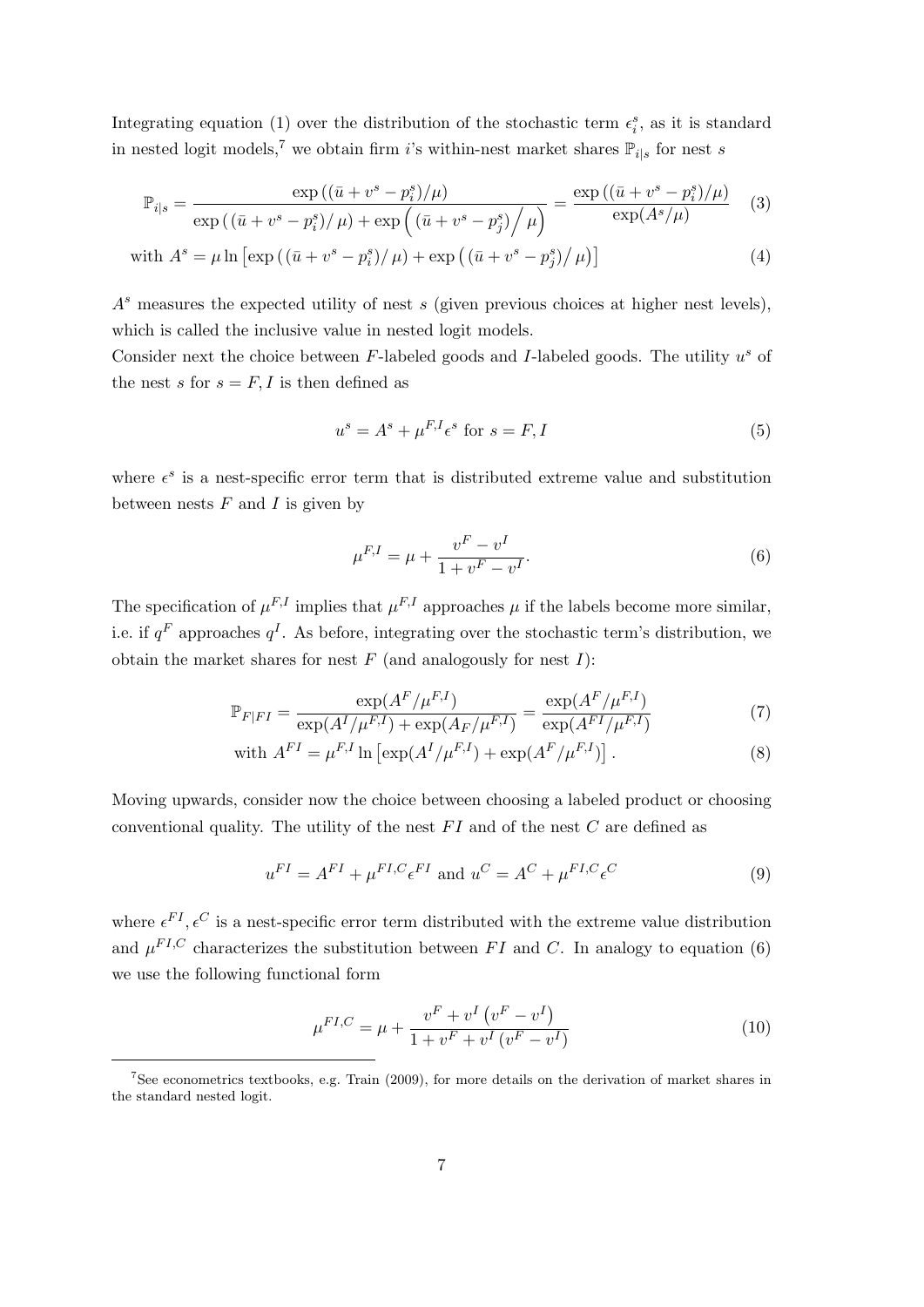Integrating gives the market share of the conventional products, given the consumer buys any product (nest P)

$$
\mathbb{P}_{C|P} = \frac{\exp(A^C/\mu^{FI,C})}{\exp(A^C/\mu^{FI,C}) + \exp(A^{FI}/\mu^{FI,C})} = \frac{\exp(A^C/\mu^{FI,C})}{\exp(A^P/\mu^{FI,C})}
$$
(11)

with 
$$
A^{P} = \mu^{FI,C} \ln \left[ \exp(A^{C}/\mu^{FI,C}) + \exp(A^{FI}/\mu^{FI,C}) \right].
$$
 (12)

Finally, consider the choice between buying any of the considered goods or the outside good, i.e. a substitute from another product category or nothing. Again, the utility of the nest P is defined as

$$
u^P = A^P + \gamma \epsilon^P \tag{13}
$$

where  $\epsilon^P$  is a nest-specific error term distributed with the extreme value distribution and the substitution between the firms' products and an outside good is defined as

$$
\gamma = 1 + \mu. \tag{14}
$$

Normalizing the outside good's utility to zero, we obtain the probability to buy any product, i.e. the aggregated market share of both firms  $\mathbb{P}_P$ :

$$
\mathbb{P}_P = \frac{\exp(A^P/\gamma)}{\exp(A^P/\gamma) + 1} \tag{15}
$$

with 
$$
A = \gamma \ln \left[ \exp(A^P/\gamma) + 1 \right]
$$
. (16)

Note that the definitions of the substitution parameters ensure that we always have  $0 \leq$  $\mu \leq \mu^{F,I} \leq \mu^{FI,C} \leq \gamma$  such that goods within a nest are equally or more similar than goods from different nests.<sup>8</sup> Furthermore, consumers' preferences exhibit love of variety as the inclusive values in all nests increase in the number of products offered.

Summarizing and normalizing the total mass of consumers to 1, demand for firm  $i$ 's products can be written as

$$
D_i^F = \mathbb{P}_P \mathbb{P}_{FI|P} \mathbb{P}_{F|FI} \mathbb{P}_{i|F},\tag{17}
$$

$$
D_i^I = \mathbb{P}_P \mathbb{P}_{FI|P} \mathbb{P}_{I|FI} \mathbb{P}_{i|I},\tag{18}
$$

$$
D_i^C = \mathbb{P}_P \mathbb{P}_{C|P} \mathbb{P}_{i|C}
$$
\n<sup>(19)</sup>

<sup>&</sup>lt;sup>8</sup>We adopt the notation from Anderson and De Palma (1992), with substitution parameters at each nest level, which is formally equivalent to the notation more common in econometrics (e.g. Train, 2009), where the highest parameter  $\gamma$  is normalized to 1 and substitution parameters  $\sigma_k$  of lower nest levels are defined as  $\mu^{FI,C}/\gamma$  and  $\mu^{F,I}/\mu^{FI,C}$  and  $\mu^{s}/\mu^{F,I}$ . Therefore, our restriction on parameters  $(0 \leq \mu \leq \mu^{F,I} \leq$  $\mu^{FI,C} \leq \gamma$  is equivalent to the restriction  $\sigma_k \in (0,1)$  in econometric work.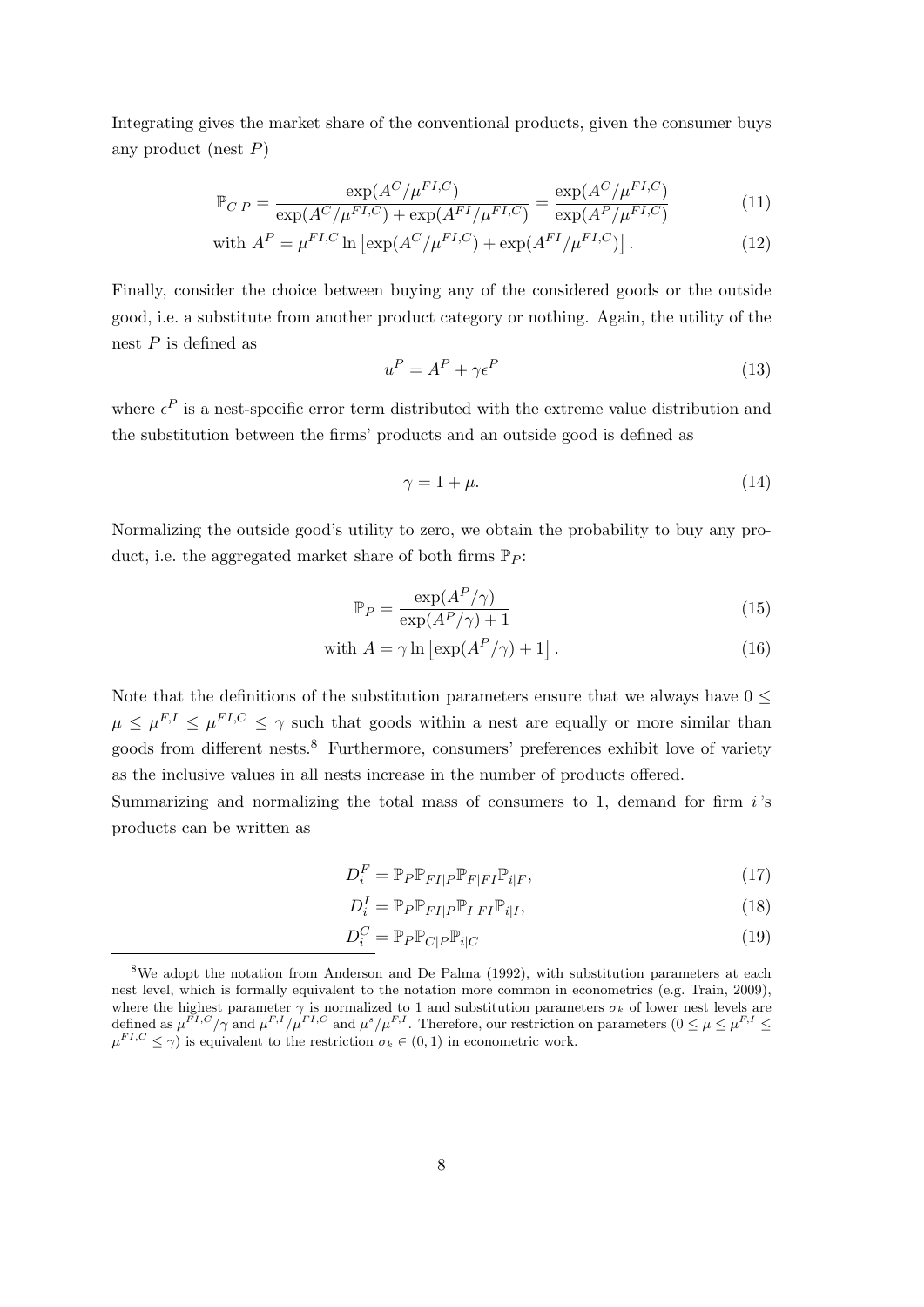### 2.2 Firms

Firms decide, first, which label to acquire and, second, how to set product prices. Conventional quality  $q^C$  can be offered without any certification. Hence, we assume without loss of generality that firms always offer  $q^C$  and choose the profit maximizing price for this quality.<sup>9</sup>

We assume that marginal production costs  $c(q^s)$  are equal for both firms, as well as constant and linearly increasing in  $q^s$ :

$$
c(q^s) = q^s. \tag{20}
$$

We define mark-up as difference of price  $p_i^s$  and marginal cost  $q^s$ . Firm profits are then sum of the demand  $D_i^s$  multiplied by the mark-up for each of its products, minus a license fee L if the firm offers label F. As an example, if both firms offer F, I and C, the firm  $i$ 's profits are given by  $\overline{\Pi}_{i:FICIFIC}$ :

$$
\overline{\Pi}_{i:FIC|FIC} = D_i^F (p_i^F - q^F) + D_i^I (p_i^I - q^I) + D_i^C p_i^C - L \tag{21}
$$

$$
=\Pi_{i:FIC|FIC} - L,\t\t(22)
$$

where for readability,  $\Pi_{i:FIC|FIC}$  is the firm's gross profit before payment of the fee to the licenser.

### 2.3 Labeling organizations

Both labeling organizations do not face any costs. The first labeling organization is licenser F that maximizes its profit. The licenser's profit  $\Gamma$  is given by the number of firms offering an  $F$ -labeled good multiplied by its license fee  $L$ . The second labeling organization is an industry standard  $I$  that maximizes joint profit of both firms; it does not charge any fees and has no own profit.

Both labeling organizations strategically set the quality of their respective label  $q<sup>I</sup>$  and  $q<sup>F</sup>$ . We assume that qualities chosen by the labeling organizations as well as the license fee are public information, without any room for private negotiation.

Licenser  $F$  is the established label and is challenged by the industry standard  $I$ . In the first period, we model the situation with only for-profit licenser  $F$ . The second period is modeled as a Stackelberg game: industry standard I enters and sets  $q<sup>I</sup>$  taking into account the strategic adjustment of the licenser F's quality  $q<sup>F</sup>$  and license fee L.

<sup>&</sup>lt;sup>9</sup>Stated differently, a firm's decision not to offer quality  $q^C$  is equivalent to charging an infinitely high price for this quality, which is never optimal for a firm.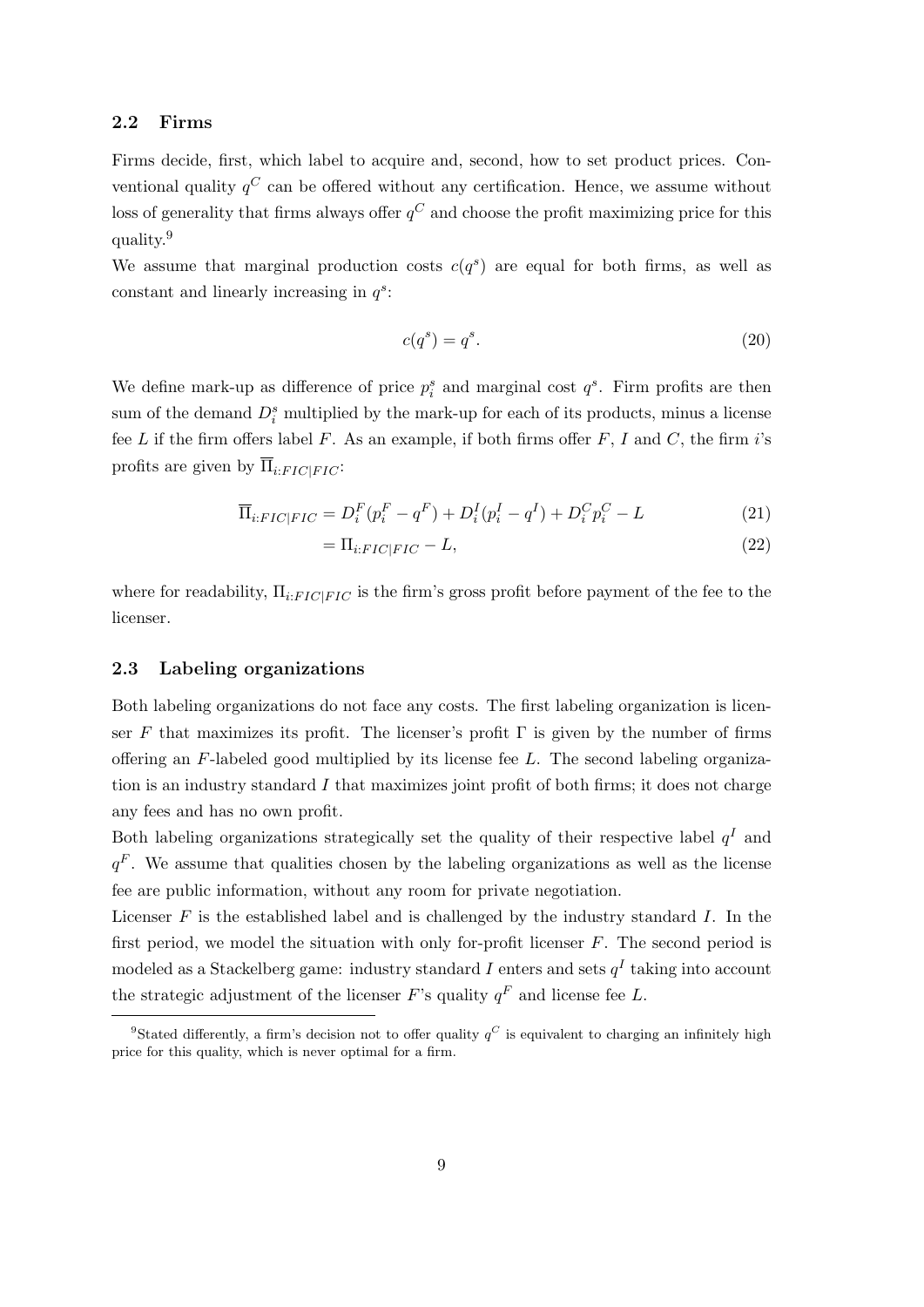### 2.4 Game sequence

We analyze a game with two periods. In the first period  $t = 0$ , there is only one label, offered by the for-profit licenser. Licenser and firms play the following four stage game with perfect information:

Stage 0.1: Licenser F sets its license fee  $L_0$  and its quality  $q_0^F$ ;

Stage 0.2: Firms  $i = 1, 2$  choose which label to offer, i.e. decide on their product line;

Stage 0.3: Firms set the consumer prices  $p_i^s$  for  $s = F, C$ ;

Stage  $0.4$ : Consumers choose their favorite product and buy 1 unit or opt for the outside good.

In the next period  $t = 1$ , the industry standard I enters the market, so that there is an additional stage 0, followed again by the previous four stages:

Stage 1.0: Industry standard I sets quality  $q<sup>I</sup>$ ;

Stage 1.1: Licenser F sets license fee  $L_1$  and its quality  $q_1^F$ ; the licenser cannot undercut his previous quality:  $q_1^F > q_0^F$ ;

Stage 1.2: Firms  $i = 1, 2$  choose which label(s) to offer, i.e. decide on their product line;

Stage 1.3: Firms set the consumer prices  $p_i^s$  for  $s = F, I, C$ ;

Stage 1.4 : Consumers choose their favorite product and buy 1 unit or opt for the outside good.

Note that we assume that the incumbent for-profit licenser in  $t = 1$  cannot decrease its quality  $q_1^F$  below its equilibrium monopoly value  $q_0^{F*}$  from  $t = 0$ , without seriously harming its brand image. For simplicity, we further assume that the licenser in the first period does not anticipate the entry of the industry standard in the second period. In the following, we solve the game by backward induction.

## 3 Market equilibrium with licenser F only

We first look at the first period  $t = 0$  before entry of the industry standard, i.e. with only a for-profit licenser F. The game starts with licenser F setting its quality  $q_0^F$  and fee  $L_0$ . Both firms can decide to offer an F-labeled product, there are thus three possible market constellations: both firms offer  $F$  or one firm offers  $F$  or no firm offers  $F$ . Since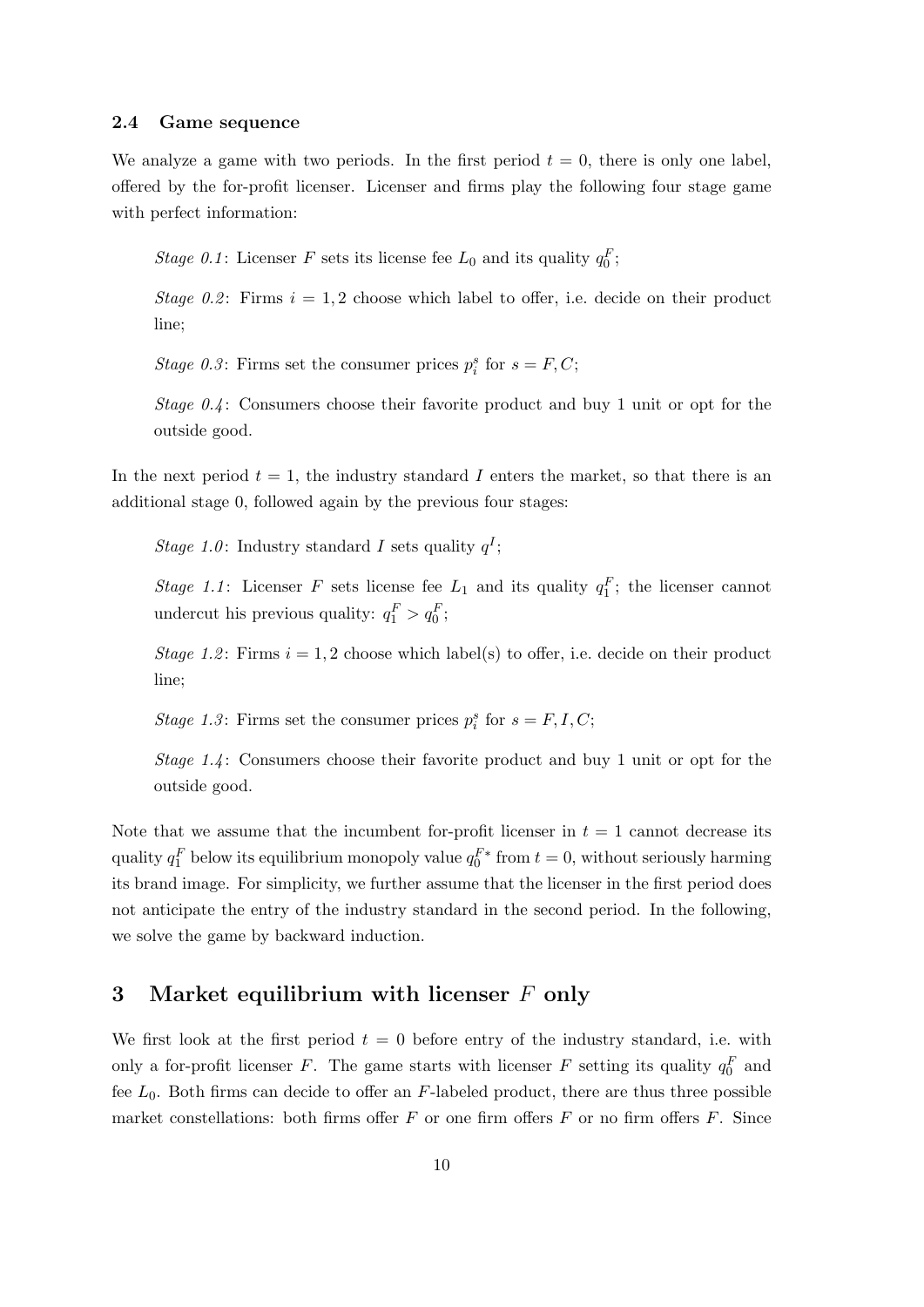conventional quality  $q^C = 0$  can be offered without any certification, we can restrict the analysis to the cases where the product line offered by each firm comprises at least C. Additionally, there can be no equilibrium in which licenser  $F$  sells no license; as consumers value quality and variety positively and licensers have no cost, choosing some  $q^F > q^C$ and an arbitrarily small but positive license fee  $L$ , licenser  $F$  can always earn a positive profit.

### 3.1 Consumer prices

We first compute product price equilibria in stage 0.3 for all product lines and label qualities. Let  $y, z \in \{FC, C\}$ , we use the notation  $\Pi_{i:y|z}$  for a firm i's profit when it plays y and the other firm plays z. Maximizing firm profit<sup>10</sup>  $\Pi_{y|z}$  with respect to prices, we find:

Lemma 1 For all possible product line constellations, there are unique equilibrium prices  $p_i^s$  with  $s = F, C$  and  $i = 1, 2$  in stage 0.3; moreover

- $(i)$  when the product lines are symmetric (both firms offer the same qualities), prices are symmetric;
- (ii) when firms compete head-to-head  ${FC, FC}$  (both firms offer all qualities), the symmetric prices are given by the marginal production costs  $c(q^s)$  plus a constant mark $up.$ <sup>11</sup>

**Proof.** See Appendix A on page 30.  $\blacksquare$ 

We let  $\Pi_{y|z}^*$  denote a firm's reduced profit when it plays y and the other firm plays z, given optimal price setting by both firms.

### 3.2 Product line decisions

Turning to stage 0.2 of the game and analyzing the firms' product line decisions, we compute the firms' best responses in choosing whether to offer an F-labeled good. Assume firm 1 offers  $F$  and  $C$ , then firm 2's best response is given by

$$
\max\{\Pi_{FC|FC}^* - L_0, \Pi_{C|FC}^*\}\tag{23}
$$

Solving the respective maximization problem if firm  $1$  does not offer  $F$  and using symmetry allows us to numerically compute the equilibrium in stage 0.2 of the game.

 $10$ We omit the firm index *i* if no confusion is possible.

<sup>&</sup>lt;sup>11</sup>Considering a different nest structure Anderson and De Palma (1992) also obtain that equal mark-ups are optimal.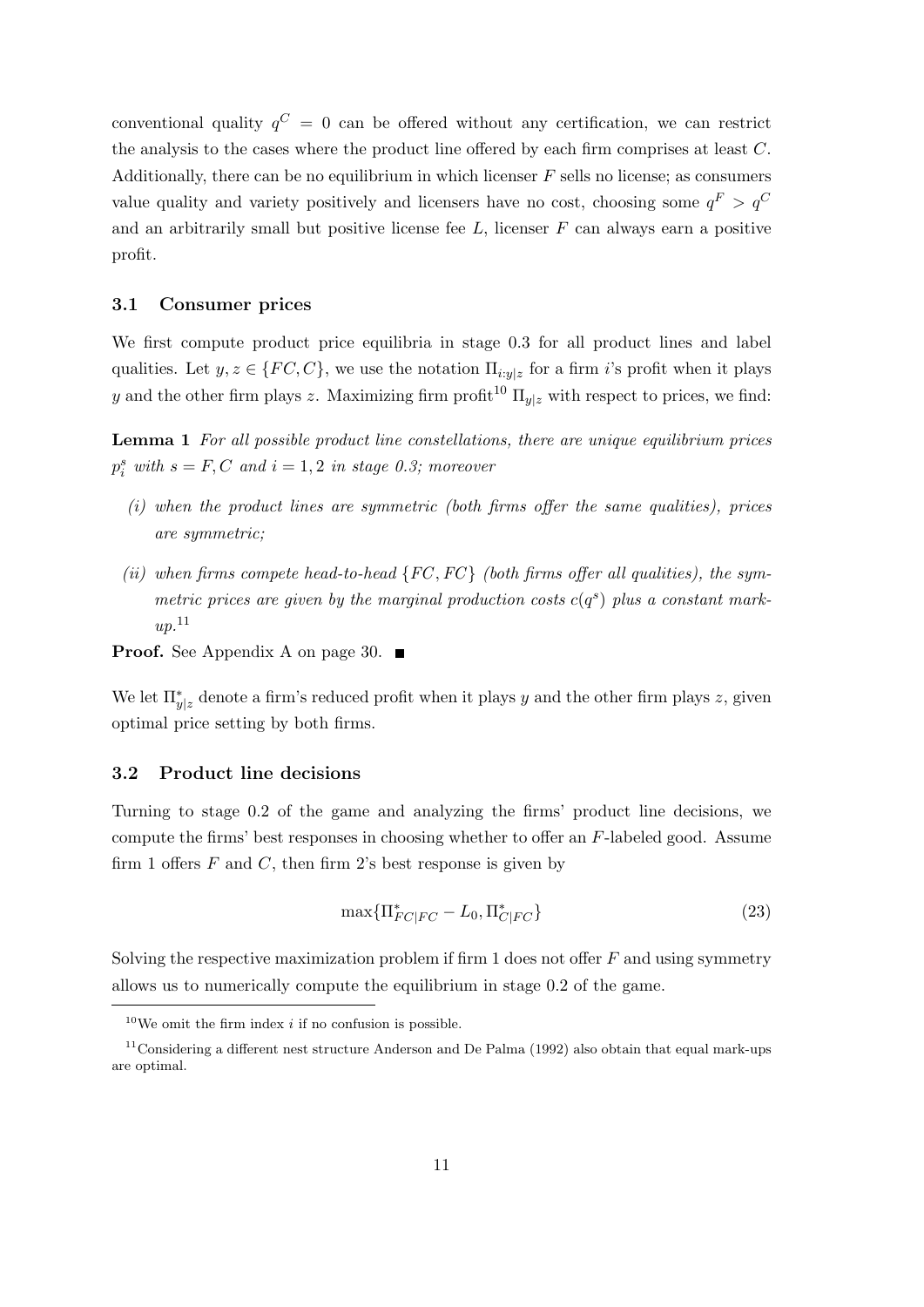Figure 2 illustrates product line equilibria for different values of license fee  $L_0$  and horizontal differentiation  $\mu$ <sup>12</sup>. The lower the horizontal product differentiation  $\mu$ , the less profitable it is for both firms to offer the labeled good simultaneously  $({F}C, FC)$ , as fiercer competition reduces their mark-ups. If the license fee  $L_0$  is too high, neither of the firms offers the labeled good  $({C, C})$ .



Figure 2: Product line equilibrium in stage 0.2 as a function of license fee  $L_0$  and horizontal differentiation  $\mu$  (for  $q_0^F = 0.23$ )

### 3.3 License fee

When deciding on its license fee  $L_0$ , the licenser F has two options: it can aim at selling licenses for its label to both firms or it can decide to sell just one license. Selling to both firms requires a low license fee, whereas selling to only one firm allows for a higher license fee. Maximizing its profits, the licenser sets the fee such that firms are just indifferent, i.e. at the edge of an area in Figure 2, either from  ${FC, FC}$  to  ${FC, C}$ , or from  ${FC, C}$ to  $\{C, C\}$ .

Assume that the licenser aims at selling its label license to both firms, inducing symmetric, head-to-head competition. The licenser then sets its fee such that both firms prefer offering  $FC$  rather than offering C; the fee equals the deviation profit given the other firm also offers  $FC$ :

$$
L_0^{sym} = \Pi_{FC|FC}^* - \Pi_{C|FC}^* \tag{24}
$$

We verify numerically, that this license fee  $L_0^{sym}$  $_{0}^{sym}$  indeed ensures that both firms want to offer label F:

$$
\Pi_{FC|FC}^* - L_0^{sym} = \max\{\Pi_{FC|FC}^* - L_0^{sym}, \Pi_{C|FC}^*\} \text{ for all } \mu \text{ and } q_0^F
$$
 (25)

<sup>&</sup>lt;sup>12</sup>Horizontal differentiation  $\mu$  is by definition between zero and infinity. However, our figures show only the range until  $\mu = 1$  as the results do not change qualitatively for higher values of  $\mu$ .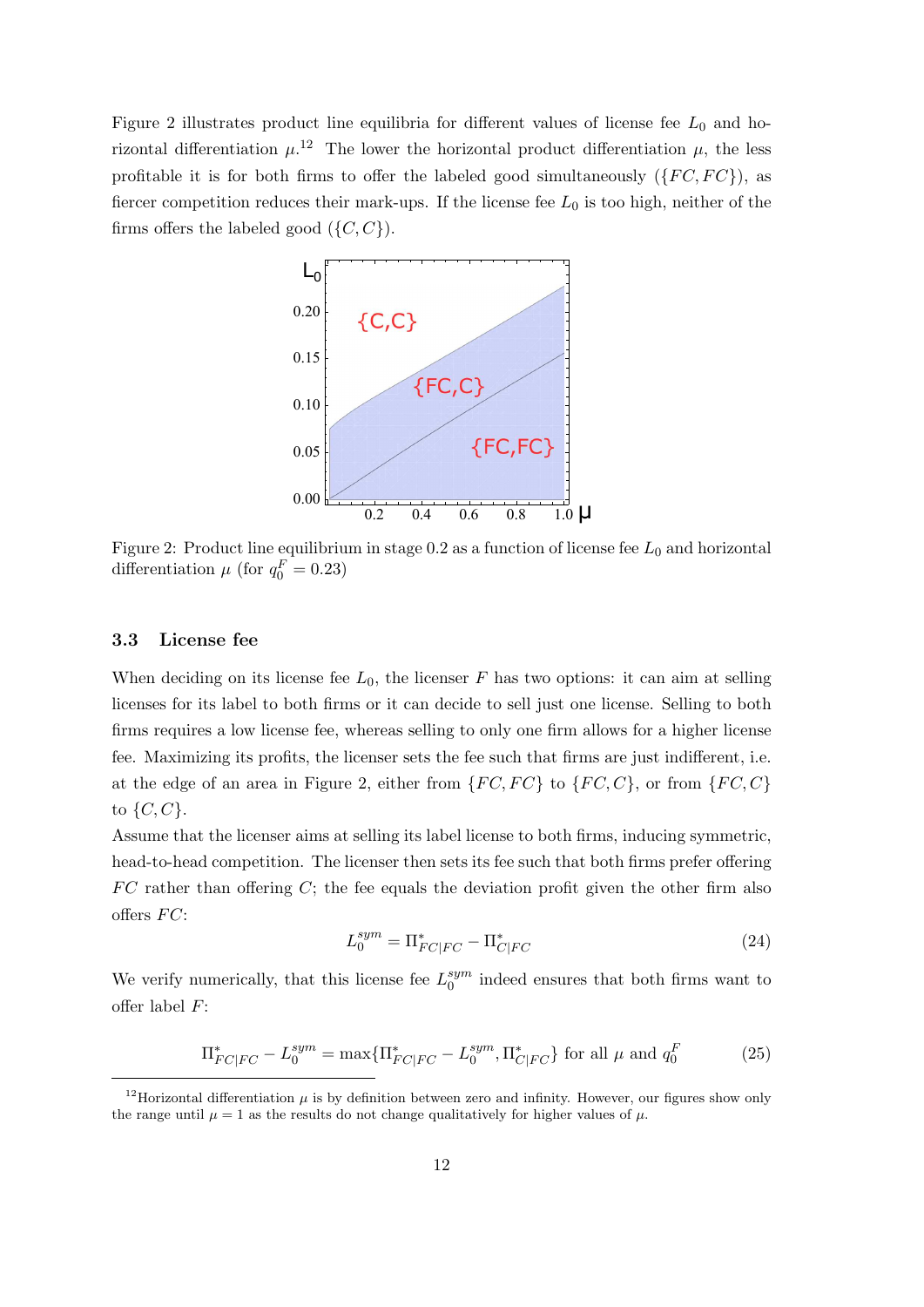Assume in contrast that the licenser intends to establish market segmentation  ${FC, C}$ as an equilibrium in stage 0.2 of the game. The licenser then sets its fee such that the firm offering  $FC$  does not want to deviate to offering  $C$  only; the fee equals the deviation profit of the firm offering  $FC$  given the other firm offers only  $C$ :

$$
L_0^{seg} = \Pi_{FC|C}^* - \Pi_{C|C}^* \tag{26}
$$

When the licenser sets this fee  $L_0^{seg}$  $_{0}^{seg}$ , the other firm could also start offering F, leading again to the symmetric head-to-head equilibrium, but we verifiy numerically that the potential entrant would always be worse off.<sup>13</sup> The license fee  $L_0^{seg}$  $_{0}^{seg}$  thus ensures that firms play the market segmentation equilibrium in stage 0.2 for all  $\mu$  and  $q_0^F$ .

Summarizing, the licenser effectively chooses the equilibrium played in stage 0.2 by setting its fee. The licenser's preference between both outcomes depends both on (exogenous) horizontal differentiation  $\mu$  and on (endogenous) vertical differentiation from label quality  $q_0^F$ . The licenser induces the product line equilibrium that gives him the highest profit  $\Gamma_0$ :

$$
\Gamma_0 = \max\{2L_0^{sym}, L_0^{seg}\}\tag{27}
$$

Numerically, we find that for strong market differentiation with  $\mu > 0.48$ , the licenser prefers the head-to-head equilibrium for all  $q_0^F$ ; for weak market differentiation with  $\mu$  < 0.43, the licenser always prefers market segmentation. In the relatively small range between these values, the comparison depends on label quality  $q_0^F$ .

### 3.4 Label quality

The licenser profit  $\Gamma_0$  depends on label quality  $q_0^F$ , and each product line equilibrium has different first-order conditions. Using the envelope theorem, we compute the licenser's first-order conditions for optimal label quality  $q_0^{F*}$ :

$$
\frac{\partial \Gamma_0}{\partial q_0^F} = \begin{cases}\n\left[\frac{\partial \Pi_{i:FC|FC}}{\partial q_0^F} + \sum_s^{F,C} \frac{\partial \Pi_{i:FC|FC}}{\partial p_j^s} \frac{\partial p_j^s}{\partial q_0^F}\right] - \left[\frac{\partial \Pi_{i:C|FC}}{\partial q_0^F} + \sum_s^{F,C} \frac{\partial \Pi_{i:C|FC}}{\partial p_j^s} \frac{\partial p_j^s}{\partial q_0^F}\right] = 0 \\
\frac{\partial \Pi_0}{\partial q_0^F} = \begin{cases}\n\frac{\partial \Pi_{i:FC|C}}{\partial q_0^F} + \frac{\partial \Pi_{i:FC|C}}{\partial p_j^c} \frac{\partial p_j^C}{\partial q_0^F} = 0 & \text{if } \Gamma_0 = L_0^{seg}.\n\end{cases}\n\end{cases} (28)
$$

In the first line of equation (28), the licenser maximizes the deviation profit, that is the difference between the equilibrium played and the most profitable alternative, taking into account cross-price effects. The interests of licenser and industry are not aligned: a quality  $q_0^F$  that maximizes only the first element  $\Pi_{FC|FC}^*$  would maximize joint licenser

<sup>&</sup>lt;sup>13</sup>We always have  $\Pi_{FC|FC}^* - \Pi_{C|FC}^* < \Pi_{FC|C}^* - \Pi_{C|C}^*$ : offering F is always more profitable when the other firm does not offer F.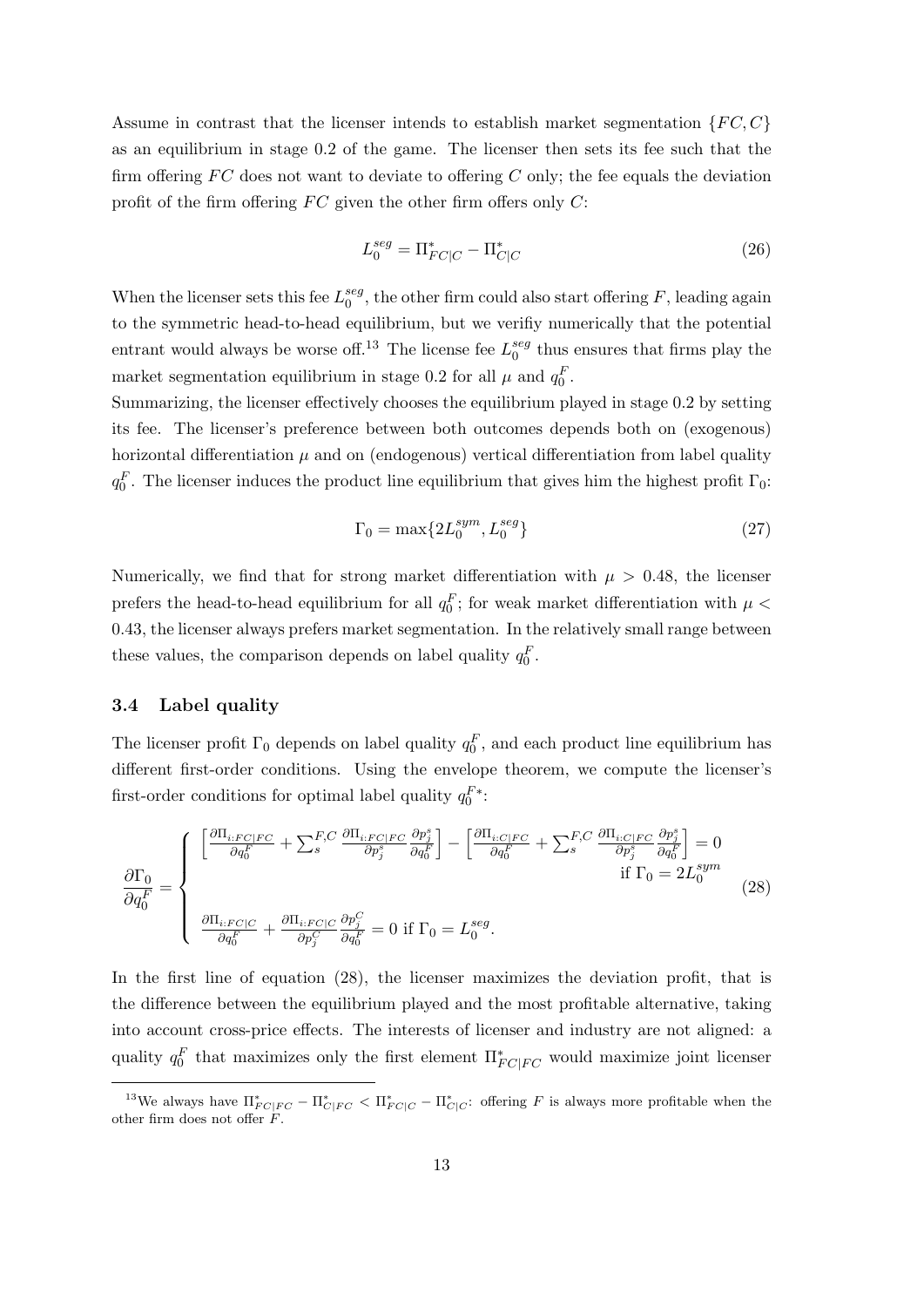

Figure 3: Equilibrium quality  $q_0^{F*}$  in stage 0.1 as a function of horizontal differentiation  $\mu$ 

and industry profits, while the licenser also wants to make the firm's best alternative (second bracket) less profitable by reducing quality  $q_0^F$  in equilibrium. In the second line of equation (28), the licenser maximizes its customer's profit.

The licenser has to trade off selling two cheaper licenses for its label versus selling one more expensive license. Let  $L_0^{sym*}$  $_0^{sym*}$ , resp.  $L_0^{seg*}$  $_{0}^{seg*}$ , denote the license fees with optimal quality  $q_0^{F*}$  maximizing the license fee in the head-to-head, resp. segmented, case. The licenser wants to play the symmetric head-to-head equilibrium  $\{FC, FC\}$  if  $2L_0^{sym*} > L_0^{seg*}$ .<sup>14</sup> The trade-off crucially depends on horizontal differentiation  $\mu$ : the higher  $\mu$ , i.e. the lower the intensity of competition between the firms, the more profitable it is for a firm to offer a label that is also offered by the other firm; and higher surplus for the firm directly translates into higher license fees.

We numerically solve the first-order conditions of equation  $(28)$  for all values of horizontal differentiation  $\mu$ , compare the resulting licenser profits for each equilibrium and find that there is a single threshold:

Proposition 1  $(2L_0^{sym \ast }-L_0^{seg \ast })$  $\hat{\theta}^{seg*}_{0})$  increases monotonically with horizontal differentiation  $\mu$ . above  $\mu = 0.46$ , the licenser prefers symmetric head-to-head competition, selling two licenses; below this threshold, it prefers market segmentation, selling just one license.

Figure 3 shows the optimal quality chosen by licenser F: for  $\mu < 0.46$ , it is more profitable for the licenser to set a high quality and a high fee, attracting only one firm in the market segmentation equilibrium. For  $\mu > 0.46$ , licenser F chooses a low quality and fee but sells its label to both firms, leading to the head-to-head equilibrium in stage 0.2. Within a

<sup>&</sup>lt;sup>14</sup>This is related to, but not equal to the comparison  $2\left[\Pi_{FC|FC}^* - \Pi_{C|FC}^*\right]$  versus  $\left[\Pi_{FC|C}^* - \Pi_{C|C}^*\right]$ , as the licenser sets different optimal qualities in each case.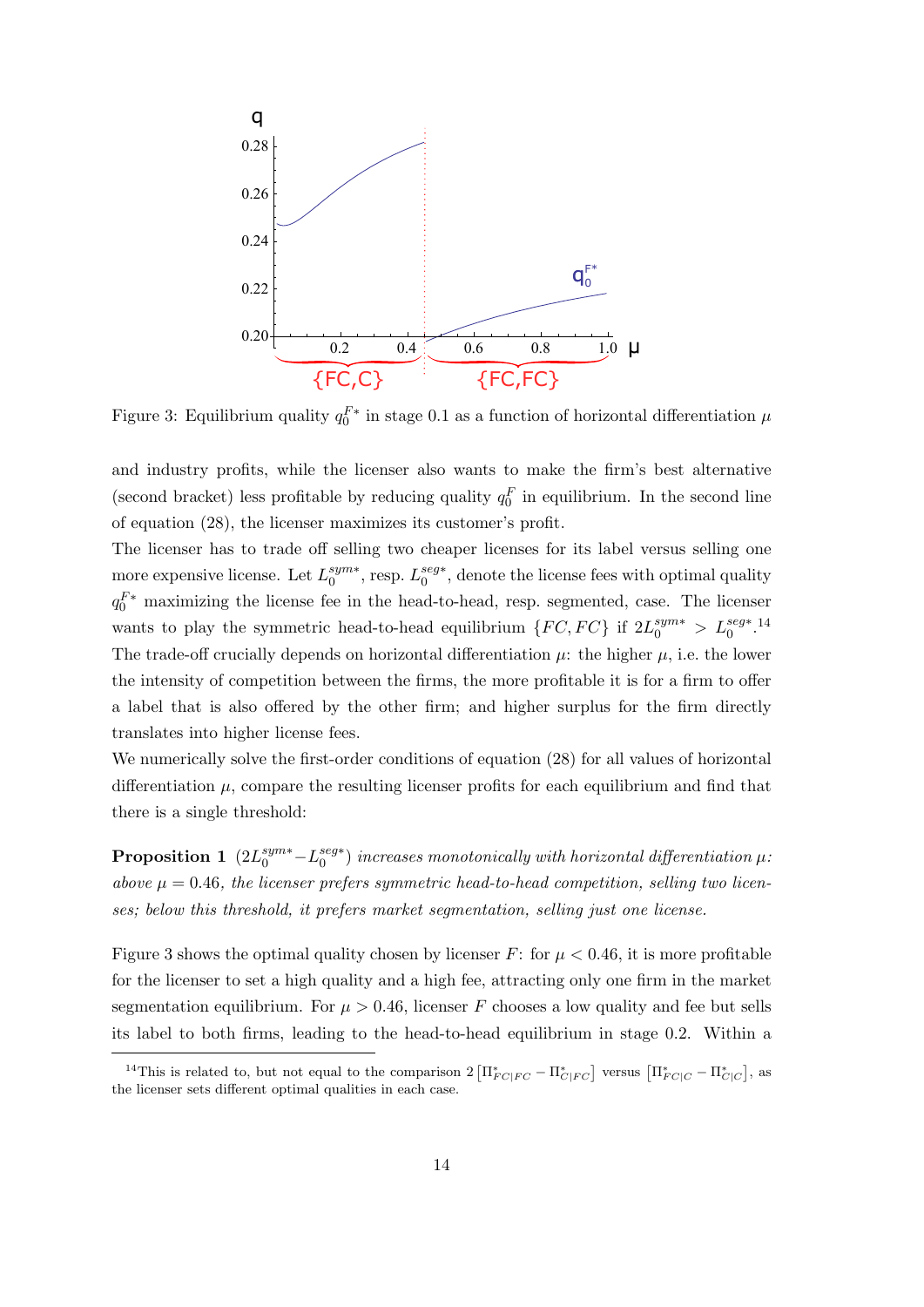given product line equilibrium, the optimal quality  $q_0^{F*}$  generally increases with horizontal differentiation  $\mu$  (for  $\mu > 0.05$ ).

#### 3.5 Minimum quality requirement

In order to evaluate the scope for regulatory intervention, we define social welfare. As we compute the label quality given the duopoly's pricing game, these are second-best values. Following the example of organic certification, there is potentially scope for a governmentimposed minimum quality requirement for fairtrade labels. As in organic certification, this standard would leave the conventional market unchanged but raise the label's quality to a regulated minimum level  $q$ . We assume that the social planner cannot force labeling organizations to adjust downwards.

In nested logit models, expected consumer surplus  $S$  is the inclusive value of the highest nest level; here, it is thus the inclusive value at the decision level to buy the product or the outside good from equation (16). Social welfare  $W$  is the sum of the consumer surplus, the firms' profits and the licenser fee:

$$
S = \gamma \ln \left( \exp(A^P / \gamma) + 1 \right) \tag{29}
$$

$$
W = S + \sum_{j=1,2} \Pi_{j:y|z}
$$
 (30)

where  $\Pi_{j:y|z}$  again denotes the profits of firm j when it plays y and the other firm plays z, with  $y, z \in \{FC, C\}$ .

We find that the social planner wants to maximize the number of available products. Thus, the social planner always wants both firms to offer F-labeled goods. However, for horizontal differentiation below  $\mu < 0.46$  the social planner would have to *decrease* the label's quality to induce the head-to-head equilibrium, which he cannot do by assumption. For weak horizontal differentiation  $\mu$ , the social planner sets the optimal quality for the segmented market constellation  ${FC, C}$ . As shown in Figure 4, the social planner always sets a minimum quality requirement above the equilibrium quality of licenser  $F$ .

### 4 Market entry of industry standard I

In the beginning of the second period  $t = 1$ , an industry standard I enters the market and announces its quality. The for-profit licenser  $F$  can then adjust its quality and license fee. Firms can now decide whether to offer one or both labels. This increases the number of possible market constellations, but we can again restrict the analysis to cases where each label is offered at least by one firm.

We assume that the for-profit licenser cannot undercut its quality  $q_0^{F*}$  from the previous period. This is motivated by the observed qualities of labels in the coffee market, where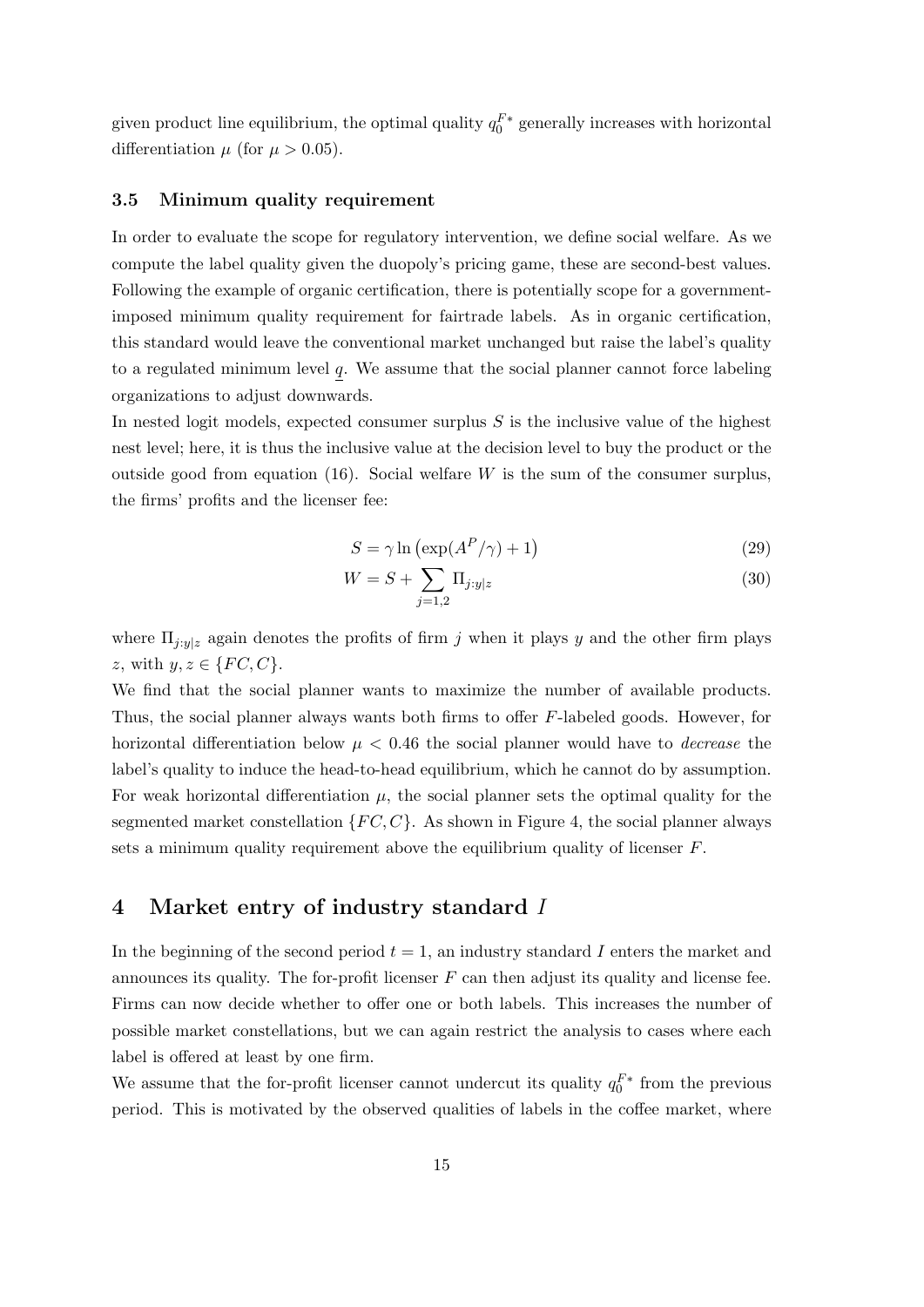

Figure 4: Minimum quality requirement q as a function of horizontal differentiation  $\mu$ (unregulated equilibrium quality  $q_0^{F*}$  from stage 0.1 in gray)

the incumbent licenser has never adjusted downwards and new entrants have always established less stringent standards than the incumbent.

Our results show that the industry benefits from introducing an industry standard, because an additional good increases overall demand (less people opt for the outside good) and reduces the license fee. Moreover, for intermediate horizontal differentiation, one firm stops offering an F-labeled good, thereby reducing competition in that nest and payments to the licenser.

#### 4.1 Consumer prices

We find that Lemma 1 can be generalized to a situation with two labeling organizations:

Lemma 2 For all possible product line constellations, there are unique equilibrium prices  $p_i^s$  with  $s = F, I, C$  and  $i = 1, 2$  in stage 1.3; moreover

- (i) when the product lines are symmetric (both firms offer the same qualities), prices are symmetric;
- (ii) when firms compete head-to-head  ${FIC, FIC}$  (both firms offer all qualities), prices are given by the marginal production costs  $c(q^s)$  plus a constant and symmetric mark-up;
- (iii) in partial market segmentation  ${FIC, IC}$ , the mark-up on the F-labeled product is higher than the mark-up on the I-labeled product and the difference in mark-ups decreases when the label qualities become more similar.
- **Proof.** See Appendix B on page 31.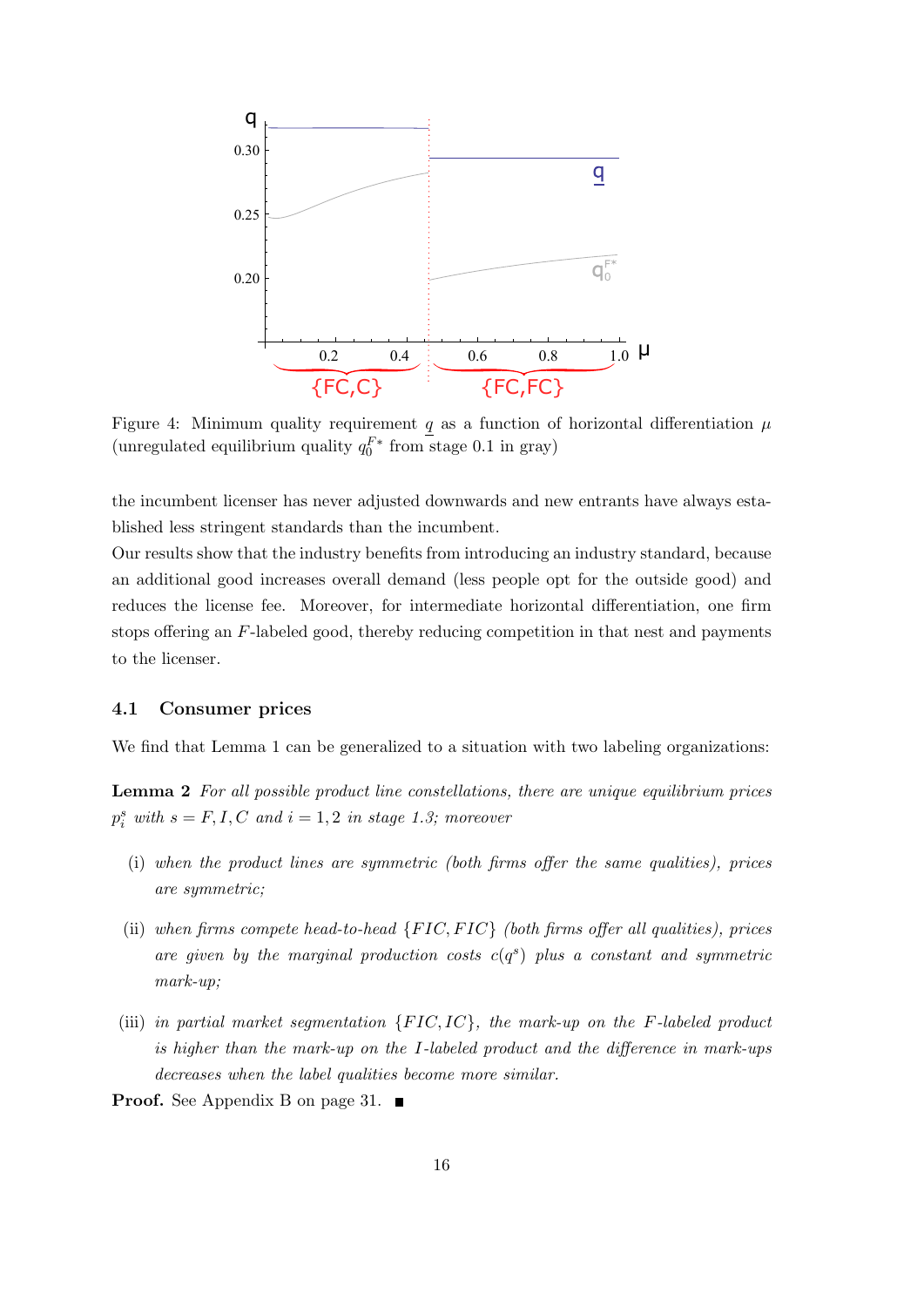With  $y, z \in \{FIC, FC, IC, C\}$ , we let  $\Pi^*_{i:y|z}$  denote firm i's reduced profit with unique profit-maximizing prices when it plays  $y$  and the other firm plays  $z$ .

#### 4.2 Product line decisions

Turning to stage 1.2 of the game and analyzing the firms' decision to offer one or both labels, we compute the firms' best responses to each other's product line. Assume firm 1 offers  $FIC$ . Then, firm 2's best response is given by

$$
\max\left\{\Pi_{FIC|FIC}^* - L_1, \Pi_{FC|FIC}^* - L_1, \Pi_{IC|FIC}^*, \Pi_{C|FIC}^*\right\}
$$
\n(31)

Solving the respective maximization problem for all other strategies of firm 1 and using symmetry allows us to fully characterize the equilibrium in stage 1.2 of the game. The equilibrium played in stage 1.2 of the game depends on  $\mu$ , as well as on qualities  $q<sup>I</sup>$ ,  $q<sub>I</sub><sup>F</sup>$ and fee  $L_1$ .

### 4.3 License fee

As in the first period, when deciding on its license fee  $L_1$ , the licenser has two options: it can aim to sell its label to both firms or it can decide to sell it to just one firm. In stage 1.1, this trade-off depends on  $\mu$  as before and the quality  $q<sup>I</sup>$  previously set by the Stackelberg leader industry standard I. The relevant cases are symmetric head-to-head competition  ${FIC, FIC}$  and full market segmentation  ${FC, IC}$ , as before, plus additionally partial market segmentation  ${FIC, IC}$ . We also compute equilibrium qualities and prices for all other possible cases, but this section concentrates on the relevant cases, i.e. cases that are equilibria under certain conditions.

Assume first that the licenser aims at inducing the symmetric head-to-head equilibrium  ${FIC, FIC}$ , i.e. firms compete on all labels. In this case, the licenser sets its fee  $L_1$  such that neither of the two firms offering  $FIC$  wants to deviate to offering  $IC$  only; the fee equals their deviation profit, given the other firm also offers  $FIC$ :

$$
L_1^{sym} = \Pi_{FIC|FIC}^* - \Pi_{IC|FIC}^* \tag{32}
$$

Numerically, we verify that firms indeed play the head-to-head equilibrium in stage 1.2 of the game when the licenser sets its fee at  $L_1^{sym}$  $_1^{sym}$ , as we have for all  $\mu$ ,  $q_1^F$  and  $q^I$ :

$$
\Pi_{FIC|FIC}^* - L_1^{sym} = \max \left\{ \Pi_{FIC|FIC}^* - L_1^{sym}, \Pi_{FC|FIC}^* - L_1^{sym}, \Pi_{IC|FIC}^*, \Pi_{C|FIC}^* \right\}
$$

Secondly, assume that the licenser aims to establish partial segmentation – as we call the product line constellation  $\{FIC, IC\}$  – as an equilibrium in stage 1.2 of the game. Then, the licenser sets its fee  $L_1$  such that the firm offering  $FIC$  has no interest to deviate to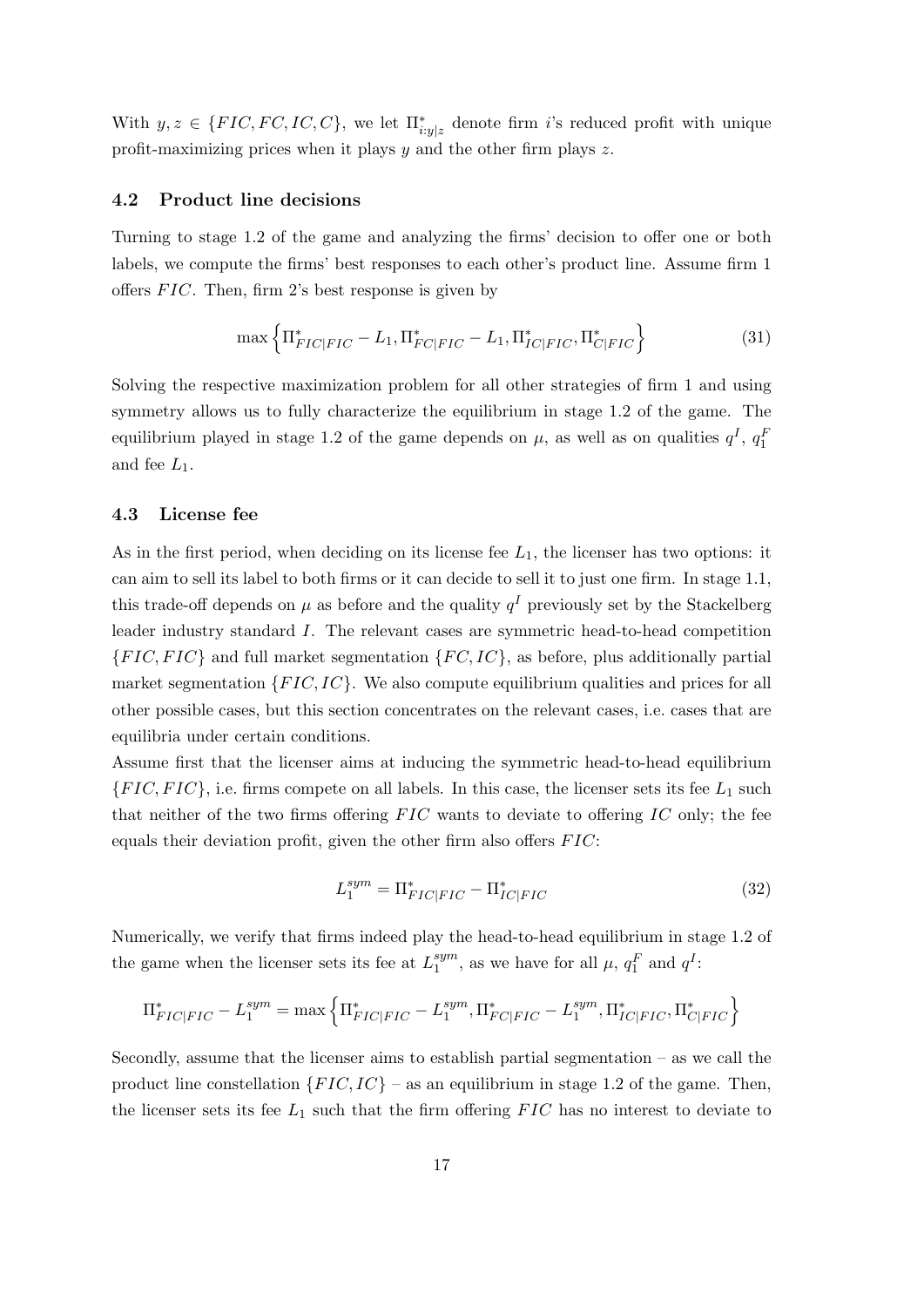offering  $IC$ ; the fee equals the deviation profit of this firm, given the other firm offers  $IC:^{15}$ 

$$
L_1^{pseg} = \Pi_{FIC|IC}^* - \Pi_{IC|IC}^* \tag{33}
$$

Third, assume that the licenser aims to establish full market segmentation  $\{FC, IC\}$  as an equilibrium in stage 1.2 of the game. The licenser sets its fee  $L_1$  such that the firm offering  $FC$  has no interest in deviating to offer  $IC$ ; the fee equals the deviation profit of this firm, given the other firm plays IC:

$$
L_1^{seg} = \Pi_{FC|IC}^* - \Pi_{IC|IC}^* \tag{34}
$$

The second element of  $L_1^{pseg}$  $_1^{pseg}$  and  $L_1^{seg}$  $i_1^{seg}$  is identical, so that the licenser's preference between full market segmentation and partial market segmentation is determined by the first element. If the licenser chooses the higher of these two fees with a license fee defined as  $\max\{L_1^{pseg}$  $_{1}^{pseg}, L_{1}^{seg}$ , we numerically verify that both firms have no interest in deviating from the chosen constellation for all  $\mu$ ,  $q_1^F$  and  $q_1^I$ .<sup>16</sup> In both cases, the licenser sells just one license fee.

Summarizing this section, the licenser's profit  $\Gamma_1$  can be written as:

$$
\Gamma_1 = \max\{2L_1^{sym}, L_1^{pseg}, L_1^{seg}\}\tag{35}
$$

### 4.4 Label quality of incumbent licenser F

As in the case with only one label (period  $t = 0$ ), the optimal label quality  $q_1^{F*}$  maximizes the license fee. We assume that the incumbent for-profit licenser cannot decrease its quality below its monopoly value,  $q_0^F^*$ , without seriously harming its brand image. For simplicity, we further assume that the licenser in the first period does not anticipate the entry of the industry standard in the second period. Using the envelope theorem, we can

<sup>&</sup>lt;sup>15</sup>Theoretically, the possible alternative profits are  $\Pi_{IC|IC}$  and  $\Pi_{C|IC}$ . However, we numerically have  $\Pi_{IC|IC} > \Pi_{C|IC}$  for all  $q<sup>I</sup>$ ,  $q<sub>1</sub><sup>F</sup>$  and  $\mu$ .

<sup>&</sup>lt;sup>16</sup>We numerically compute the equilibria for all L,  $\mu$ ,  $q_1^F$  and  $q^I$ : for many parameter constellations, the licenser cannot induce partial or full segmentation, but he can always induce the one that gives him the higher pay-off.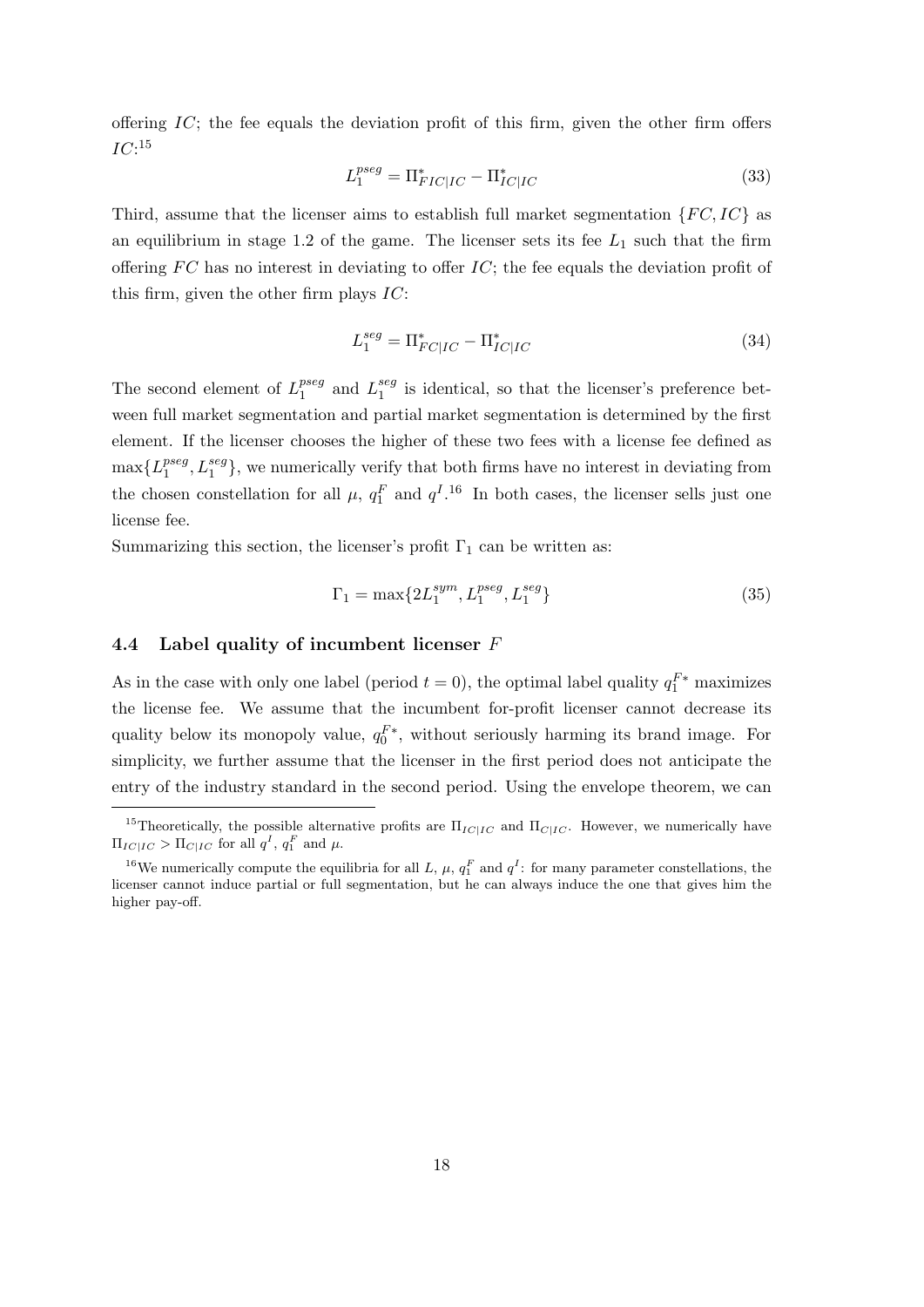

Figure 5: Reaction function of quality  $q_1^{F*}$  as a function of industry standard quality  $q^I$ for  $\mu = 0.5$  (equilibrium quality  $q_0^{F*}$  from the previous period in gray)

again write down the corresponding first-order conditions:

$$
\frac{\partial \Gamma_1}{\partial q_1^F} = \begin{cases}\n\left[\frac{\partial \Pi_{i: FIC|FIC}}{\partial q_1^F} + \sum_s F_s I, C \frac{\partial \Pi_{i: FIC|FIC}}{\partial p_j^s} \frac{\partial p_j^s}{\partial q_1^F}\right] - \left[\frac{\partial \Pi_{i: IC|FIC}}{\partial q_1^F} + \sum_s F_s I, C \frac{\partial \Pi_{i: IC|FIC}}{\partial p_j^s} \frac{\partial p_j^s}{\partial q_1^F}\right] = 0 \\
\left[\frac{\partial \Pi_{i: FIC|IC}}{\partial q_1^F} + \frac{\partial \Pi_{i: FIC|IC}}{\partial p_j^F} \frac{\partial p_j^I}{\partial q_1^F} + \frac{\partial \Pi_{i: FIC|IC}}{\partial p_j^C} \frac{\partial p_j^C}{\partial q_1^F}\right] = 0 \text{ if } \Gamma_1 = L_1^{pseg} \\
\left[\frac{\partial \Pi_{i: FCl|IC}}{\partial q_1^F} + \frac{\partial \Pi_{i: FCl|IC}}{\partial p_j^F} \frac{\partial p_j^I}{\partial q_1^F} + \frac{\partial \Pi_{i: FCl|IC}}{\partial p_j^C} \frac{\partial p_j^C}{\partial q_1^F}\right] = 0 \text{ if } \Gamma_1 = L_1^{seg}\n\end{cases}
$$
\n(36)

In the first line of equation (36), the licenser sets its quality  $q_1^F$  combining the effect on the firm's profits against the effect on the firm's best alternative. Both  $\Pi_{FIC|FIC}^*$  and  $\Pi_{IC|FIC}^*$ increase in  $q_1^F$  as it increases the differentiation between nests F and I, and decrease in  $q<sup>I</sup>$  as it decreases differentiation between nests F and I. The two qualities are strategic complements: the higher the quality  $q<sup>I</sup>$  of the industry standard, the higher the optimal quality  $q_1^{F*}$  of the licenser, allowing him to set a higher fee  $L_1^{sym}$  $_{1}^{sym}$ . In the two latter cases of equation (36), there is no such strategic element and the licenser set its quality  $q_1^F$ maximizing the profits of the firm offering F.

As an example, Figure 5 plots the reaction function of the licenser quality  $q_1^{F*}$  to industry standard quality  $q<sup>I</sup>$  for horizontal differentiation  $\mu = 0.5$ . For small  $q<sup>I</sup>$ , the licenser induces partial market segmentation  $\{FIC, IC\}$ ; for large  $q<sup>I</sup>$ , the licenser induces head-to-head competition  $\{FIC, FIC\}$ . In the head-to-head equilibrium, the licenser distorts its quality downwards to increase its license fee by reducing the deviation profit, which explains the discontinuity in Figure 5. Within a product line equilibrium,  $q_1^{F*}$  is increasing in  $q<sup>I</sup>$ .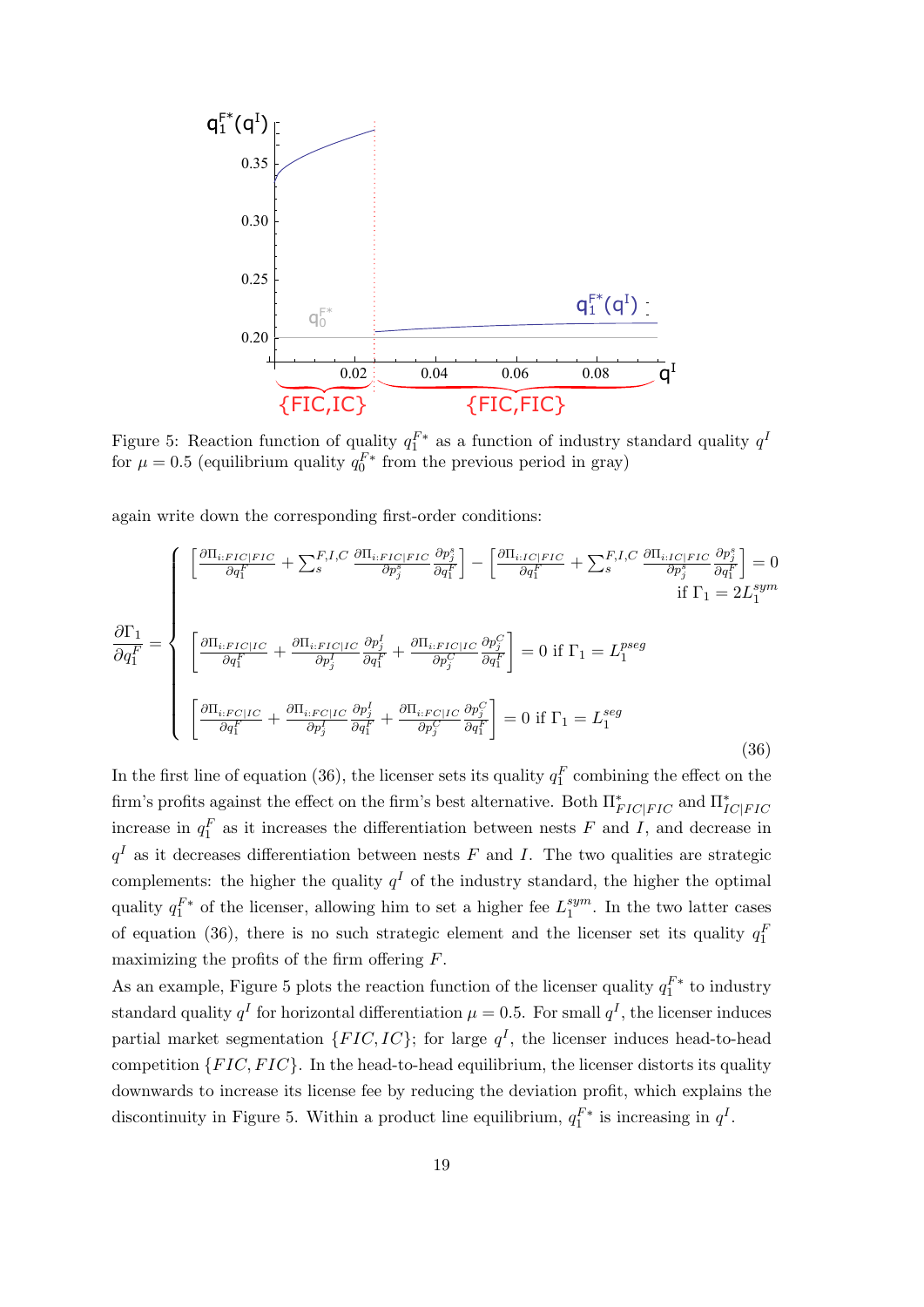

Figure 6: Preferred product range equilibrium of licenser F as a function of quality  $q<sup>I</sup>$  and horizontal differentiation  $\mu$ 

Let  $L_1^{sym*}$  $_1^{sym*}$ , resp.  $L_1^{seg*}$  $_1^{seg*}$  and  $L_1^{pseg*}$  $1^{\text{pseg}*}$ , denote the license fees with optimal quality, i.e. quality  $q_1^{F*}$  maximizing the license fee in the head-to-head, resp. fully and partially segmented, case. We numerically compute the optimal qualities for all  $\mu$  and  $q<sup>I</sup>$  and then compare  $2L_1^{sym*}$  $_1^{sym*}, L_1^{pseg*}$  $_1^{pseg*}$ , and  $L_1^{seg*}$  $_{1}^{seg*}$ . Figure 6 plots the resulting preferred product line of licenser F.

**Proposition 2** For strong horizontal differentiation  $\mu > 0.61$ , the licenser F induces head-to-head competition  $\{FIC, FIC\}$  independently of industry standard quality  $q<sup>I</sup>$ . For weak horizontal differentiation,  $\mu$  < 0.05, the licenser induces full market segmentation  ${FC, IC}$ . For intermediate values of  $\mu$ , the product line equilibrium depends on industry standard quality  $q<sup>I</sup>$  (Figure 6).

Details on numerical calculations: See Appendix D on page 32. ■

The licenser prefers partial market segmentation over head-to-head competition if  $L_1^{pseg*}$  >  $2L_1^{sym*}$  $_{1}^{sym*}$ . Intuitively, low quality  $q^{I}$  decreases vertical competition between nests F and I, while low horizontal differentiation  $\mu$  increases competition within nests. More in detail, lower horizontal differentiation  $\mu$  increases the benefit of being the only firm offering an F-labeled good (FIC|IC versus  $IC|IC$ ) and increases the potential fee  $L_1^{pseg*}$  $1^{pseg*}$ . At the same time, a lower  $\mu$  decreases the mark-ups on the F-labeled product when both firms offer *FIC* (*FIC*|*FIC* versus *IC*|*FIC*) and decreases the potential fee  $L_1^{sym*}$  $_{1}^{sym*}.$ 

The licenser prefers full market segmentation over partial market segmentation when  $\Pi_{FIC|IC}^* < \Pi_{FC|IC}^*$ . For low values of  $\mu$  and  $q^I$ , the competition within nests is so strong that competing within a label market is not profitable: offering  $FC$  is better than offering  $FIC$ , given the other firm offers  $IC$ .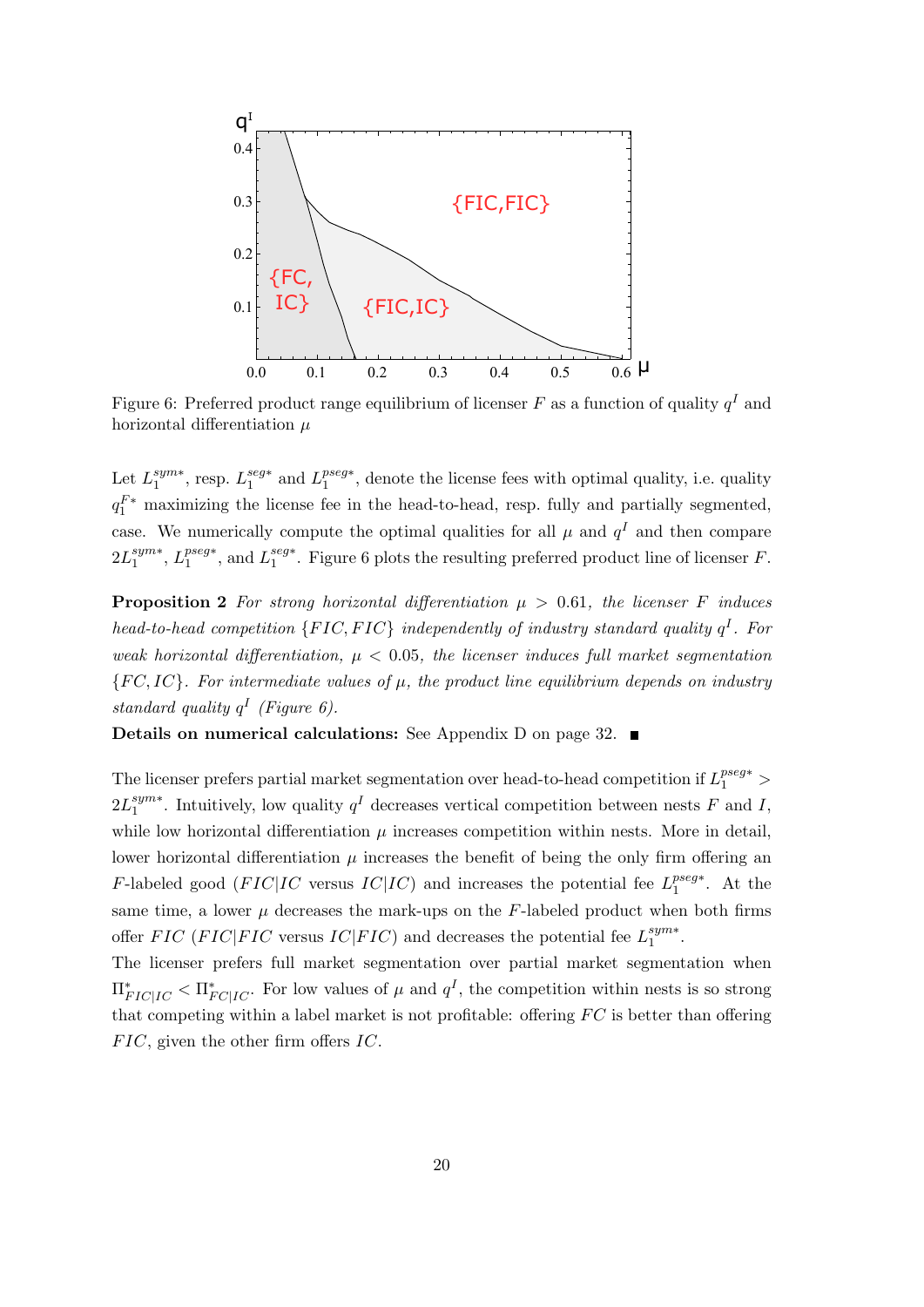#### 4.5 Label quality of new entrant I

In stage 1.0 of the second period, industry standard I sets its quality  $q<sup>I</sup>$ , anticipating the equilibria in the following stages of the game, in particular the reaction of licenser  $F$ . The industry standard can influence the licenser by strategically setting its quality  $q<sup>I</sup>$ . Proposition 2 and Figure 6 showed the levels of horizontal differentiation for which the industry standard can set its quality such that the licenser plays a segmentation equilibrium. We first compute the joint firm profit in the three cases mentioned before: head-to-head competition, partial segmentation, and full segmentation, subsequently comparing these three cases. Generally, firms want to segment the market as much as possible: the less product lines overlap, the higher joint firm profit.

The industry standard I maximizes joint profit of both firms. When the licenser induces head-to-head competition, we can use the expression for licenser fee  $L_1^{sym}$  $l_1^{sym}$  from equation (32) to get an expression for joint firm profit:

$$
\Pi^{sym} = 2(\Pi_{FIC|FIC}^* - L_1^{sym})
$$

$$
= 2\Pi_{IC|FIC}^* \tag{37}
$$

In a partially segmented setting, where both firms offer an I-labeled good, but only one of them offers an F-labeled product, we can use the expression for licenser fee  $L_1^{pseg}$  $_1^{pseg}$  from equation (33) to get an expression for joint firm profit:

$$
\Pi^{pseg} = (\Pi_{FIC|IC}^* - L_1^{pseg}) + \Pi_{IC|FIC}^*
$$
  
=  $\Pi_{IC|IC}^* + \Pi_{IC|FIC}^*$  (38)

For the full market segmentation equilibrium, we can use the expression for licenser fee  $L_1^{seg}$ 1 from equation (34) to get an expression for joint firm profit:

$$
\Pi^{seg} = (\Pi_{FC|IC}^* - L_1^{seg}) + \Pi_{IC|FC}^*
$$
  
=  $\Pi_{IC|IC}^* + \Pi_{IC|FC}^*$  (39)

Comparing joint firm profits  $\Pi^{sym}$  and  $\Pi^{pseg}$ , the industry prefers partial market segmentation  ${FIC, IC}$  over head-to-head competition if  $\Pi_{IC|IC}^* > \Pi_{IC|FC}^*$ , i.e. if offering IC is more profitable when the other firm offers  $IC$  than if the other firm offers  $FIC$ . Numerically, this is almost always the case, because a firm offering  $FIC$  obtains a higher overall market share than a firm offering IC. Only for weak horizontal differentiation  $\mu$ and exceptionally large vertical differentiation (low  $q<sup>I</sup>$  and high  $q<sup>F</sup>$ ), the industry prefers head-to-head competition and this extreme region is never an equilibrium.

Comparing joint firm profits  $\Pi^{pseg}$  and  $\Pi^{seg}$ , the industry prefers full market segmentation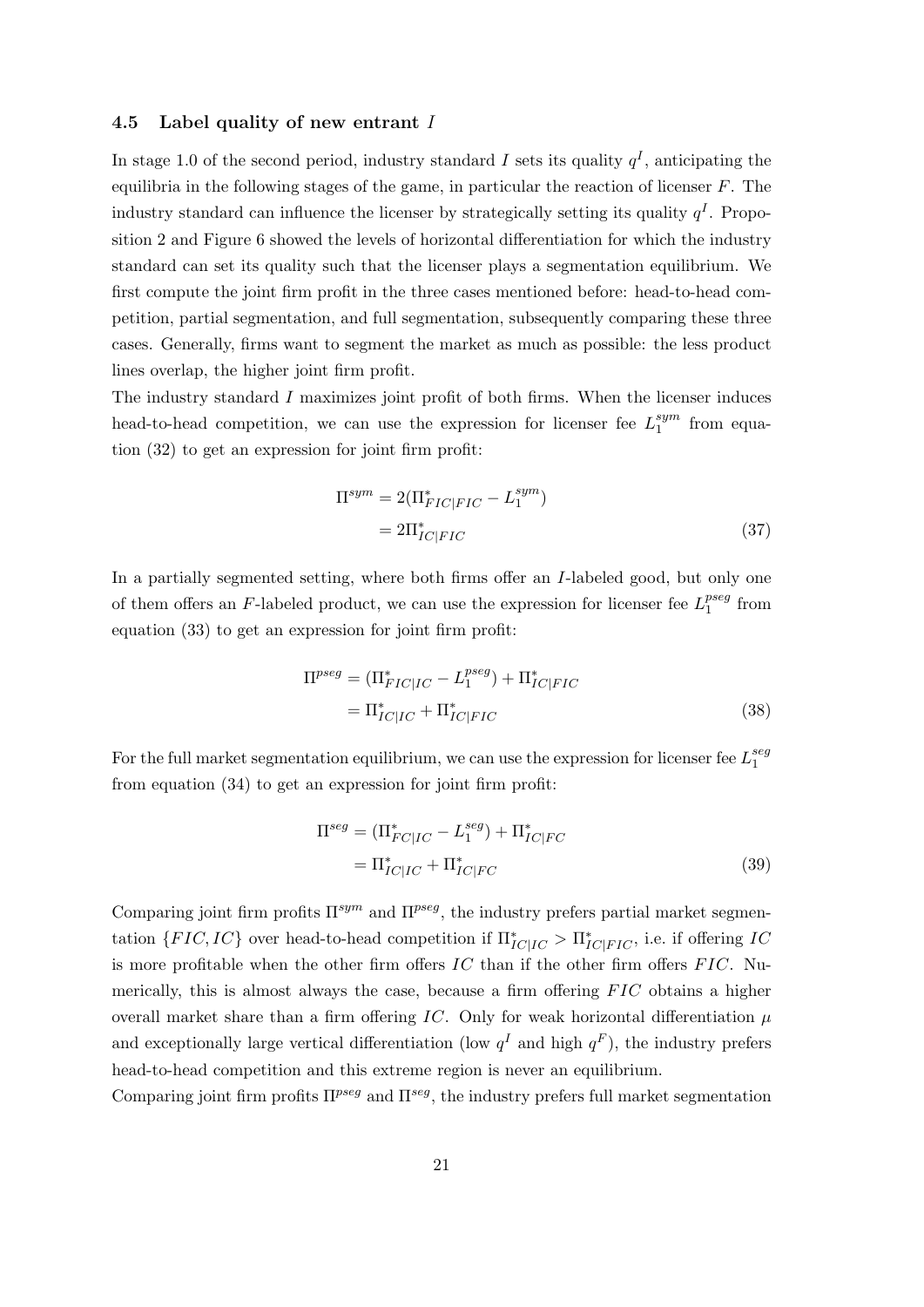over partial market segmentation if  $\Pi_{IC|FC}^* > \Pi_{IC|FIC}^*$ . Numerically, we verify that offering IC is always more profitable if the other firm offers  $FC$  than if the other firm offers  $FIC$ , because a firm benefits from being the only firm offering I-labeled goods. Firms thus always want to segment the market passing from  ${FIC, IC}$  to  ${FC, IC}$ .

Let us summarize the comparisons between the relevant cases both for the licenser and the industry: the licenser wants to play the head-to-head equilibrium when  $\mu$  and  $q<sup>I</sup>$  are high; the partially segmented equilibrium when  $\mu$  is intermediate and  $q<sup>I</sup>$  is low; and the fully segmented equilibrium when  $\mu$  and  $q<sup>I</sup>$  are low (see Figure 6). The industry always wants market segmentation.

Combining this finding about the industry's preferred market outcome with the licenser's reaction in Figure 6 allows us to determine the equilibrium market constellations that are determined by the industry standard's quality  $q<sup>I</sup>$ .

**Proposition 3** Depending on the degree of horizontal differentiation  $\mu$ , the industry standard sets its quality  $q^{I*}$  following

| $\mu$        | equilibrium                       | $a^{I*}$                                      | $q_1^{F*}$                                      |
|--------------|-----------------------------------|-----------------------------------------------|-------------------------------------------------|
| > 0.61       | head-to-head $\{FIC, FIC\}$       | $\arg \max \left\{ \Pi^{sym} \right\}$        | $\arg \max \left\{ L_1^{sym}   q^{I*} \right\}$ |
| [0.16, 0.61] | partially segmented $\{FIC, IC\}$ | $\max\{q^I   L_1^{pseg*} \geq 2L_1^{sym*}\}\$ | $\arg \max \left\{L_1^{pseg} q^{I*}\right\}$    |
| [0.13, 0.16] | fully segmented $\{FC, IC\}$      | $\max\{q^I   L_1^{seg*} \geq L_1^{pseg*}\}\$  | $\arg \max \left\{ L_1^{seg}   q^{I*} \right\}$ |
| (0, 0.13]    | fully segmented $\{FC, IC\}$      | $\arg \max \left\{ \Pi^{seg} \right\}$        | $\arg \max \left\{ L_1^{seg}   q^{I*} \right\}$ |
|              |                                   |                                               |                                                 |

Details on numerical calculations: See Appendix D on page 33. ■

When horizontal differentiation is strong ( $\mu > 0.61$ ), the industry standard maximizes its profit in the symmetric head-to-head constellation from equation (37) by setting quality  $q<sup>I</sup>$  under following first-order condition:

$$
\frac{\partial \Pi^{sym}}{\partial q^I} = \frac{\partial \Pi^*_{IC|FIC}}{\partial q^I} + \frac{\partial \Pi^*_{IC|FIC}}{\partial q^F_1} \frac{\partial q^F_1}{\partial q^I} = 0 \tag{40}
$$

The industry standard  $I$  maximizes the firms' surplus from offering the label taking into account that a higher  $q<sup>I</sup>$  also induces a higher  $q<sup>F</sup><sub>1</sub>$  (see discussion in Subsection 4.4). This strategic effect increases  $q<sup>I</sup>$ , relative to the solution maximizing only the direct effect on  $\Pi_{IC|FIC}^*$ .

If the industry standard can induce partial market segmentation  ${FIC, IC}$  with a positive quality  $q<sup>I</sup>$  (i.e. when horizontal differentiation  $\mu$  is intermediate with  $\mu \in [0.16, 0.61]$ ), then the industry prefers this outcome over head-to-head competition. For intermediate horizontal differentiation  $\mu$ , the industry standard sets its quality low enough to make the licenser just indifferent between playing the head-to-head equilibrium  ${FIC, FIC}$  and partial market segmentation  ${FIC, IC}$ :

$$
q^{I*} = \max\{q^I | L_1^{pseg*} \ge 2L_1^{sym*}\}\tag{41}
$$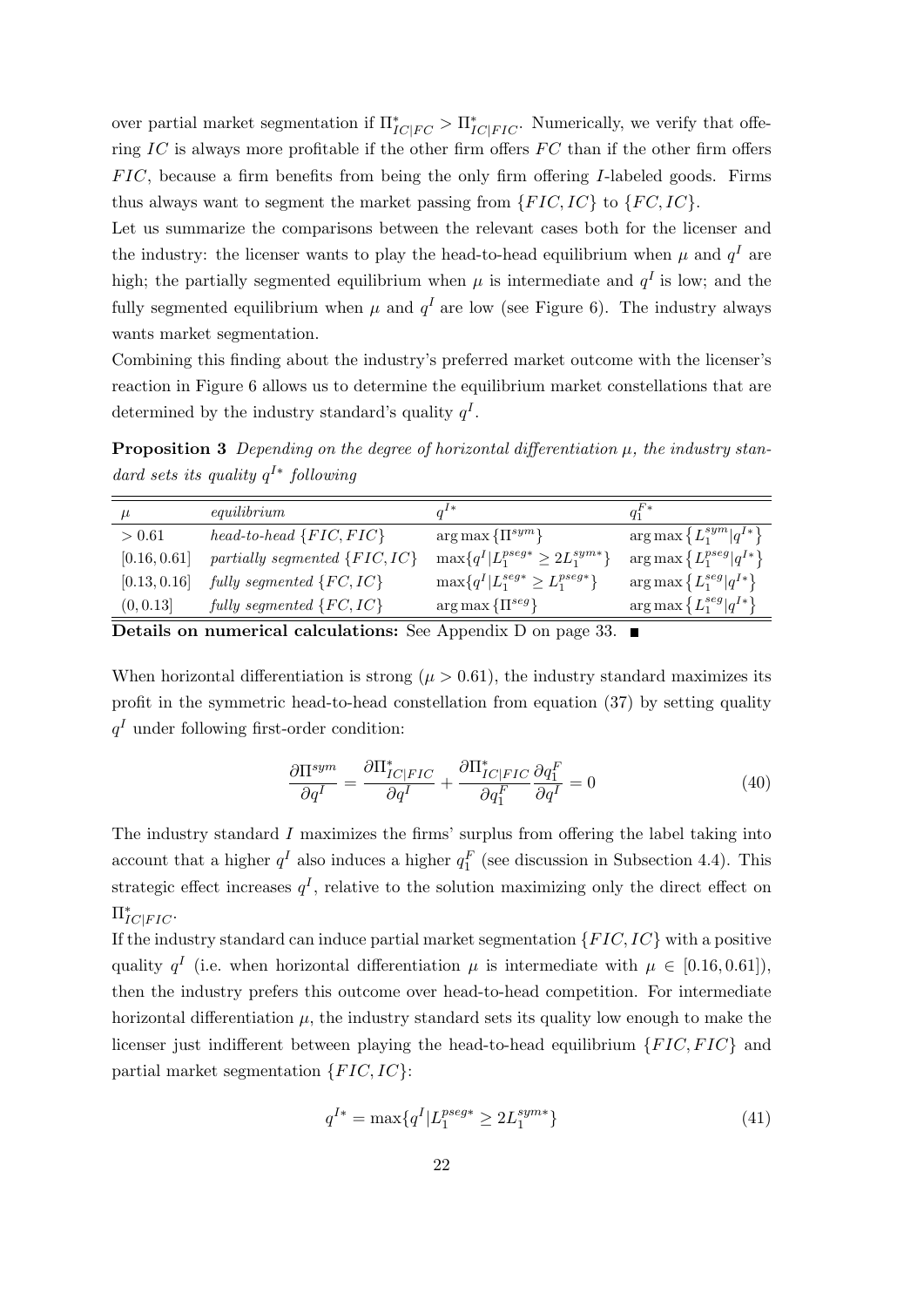Thus, the equilibrium quality  $q^{I*}$  is lower than the quality that solves the first-order condition  $\partial\Pi^{pseg}/\partial q^I = 0$ , but the gain of playing an equilibrium with fewer products is high enough to compensate for the distortion in quality  $q<sup>I</sup>$ . Graphically, the quality  $q<sup>I</sup>$ \* in Figure 7 can be deduced from Figure 6, as it is on the border between the area inducing  ${FIC, FIC}$  and the area inducing  ${FIC, IC}$ .

Similarly, if the industry standard can induce full market segmentation  $\{FC, IC\}$  with a positive quality  $q^I$  (i.e. when horizontal differentiation  $\mu$  is sufficiently small with  $\mu \in$ [0.13, 0.16]), then the industry prefers this outcome over partial market segmentation. The optimal quality  $q^{I*}$  makes the licenser just indifferent between  $\{FIC, IC\}$  and  $\{FC, IC\}$ :

$$
q^{I*} = \max\{q^I | L_1^{seg*} \ge L_1^{pseg*}\}\tag{42}
$$

Again, the quality  $q^{I*}$  in Figure 7 is graphically on the border between the area inducing  ${FIC, IC}$  and the area inducing  ${FC, IC}$  in Figure 6.

For weak horizontal differentiation  $\mu$  ( $\mu \in (0, 0.13]$ ), the industry standard can play an interior solution to its first-order condition in the fully segmented constellation, maximizing profits from equation (39). Analogously to the head-to-head case, the first-order condition in case of full market segmentation is

$$
\frac{\partial \Pi^{seg}}{\partial q^I} = \frac{\partial \Pi^*_{IC|IC}}{\partial q^I} + \frac{\partial \Pi^*_{IC|FC}}{\partial q^I} + \frac{\partial \Pi^*_{IC|FC}}{\partial q^F_1} \frac{\partial q^F_1}{\partial q^I} = 0 \tag{43}
$$

Figure 7 represents the equilibrium quality  $q^{I*}$  for different values of  $\mu$ , as detailed in Proposition 3. Comparing Proposition 3 with the results in the case with only one labeling organization in Proposition 1, we understand that the industry standard effectively reduces the offer of F-labeled products for horizontal differentiation  $\mu \in [0.46, 0.61]$  (shaded area in Figure 7).

Proposition 4 The industry benefits from introducing the industry standard I, because

- (i) offering another vertically differentiated product increases total demand;
- (ii) for  $\mu \in [0.46, 0.61]$ , the introduction of the industry standard induces one firm to stop offering an F -labeled good, thereby reducing competition and payments to the licenser;
- (iii) at any given horizontal differentiation  $\mu$ , the introduction of the industry standard lowers the license fee.

Details on numerical calculations: See Appendix E on page 34. ■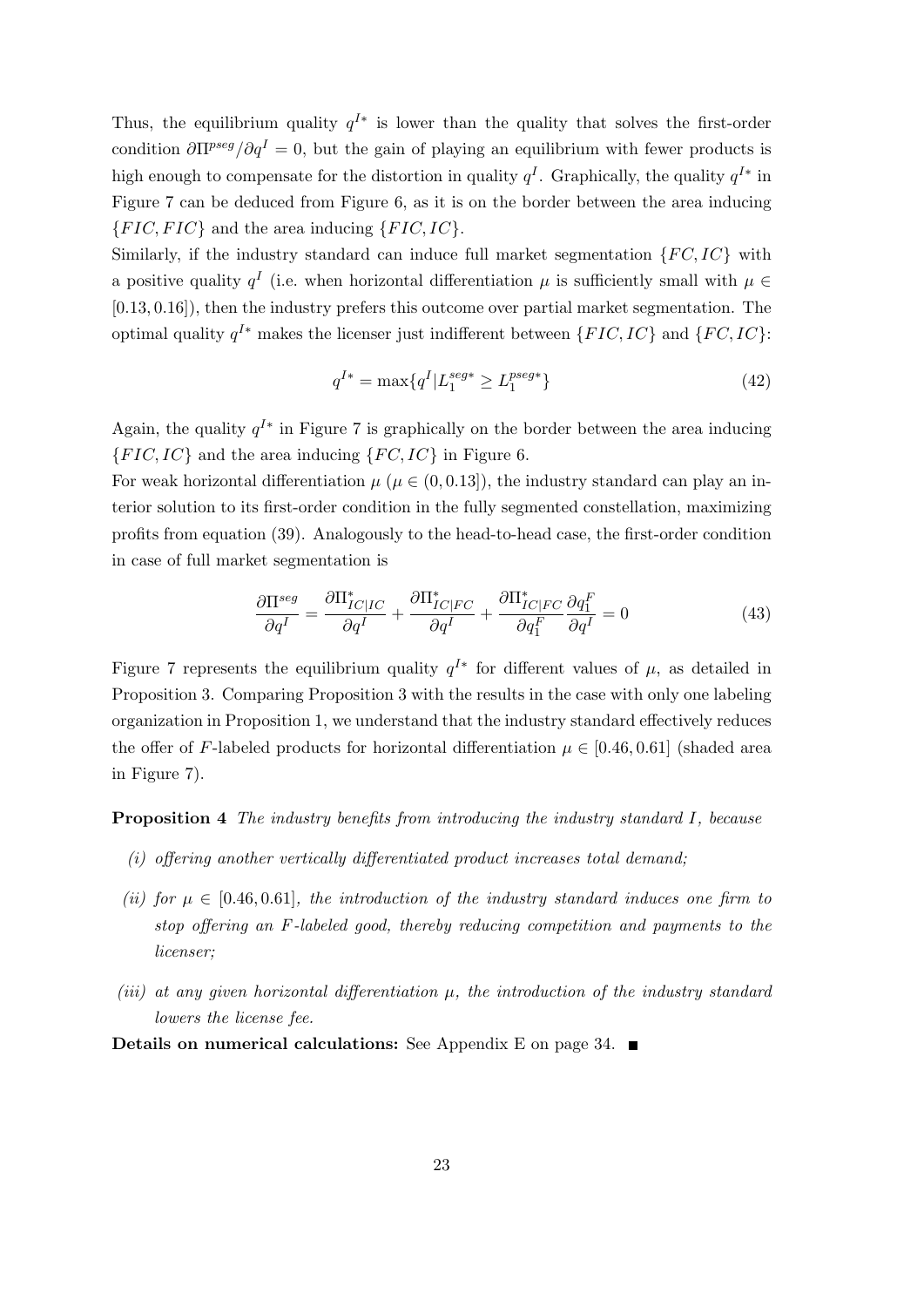

Figure 7: Equilibrium qualities  $q^{I*}$  and  $q_1^{F*}$  as a function of horizontal differentiation  $\mu$  $(q_0^{F*}$  from the previous period with one label in gray)

### 4.6 Minimum quality requirement

We use the same definitions of consumer surplus and social welfare as in equations (29) and (30). As before, we find that welfare increases in the number of products offered. The social planner wants to counteract the industry standard's effort to restrict product lines and reduce overlap. However, a minimum quality requirement is only binding for labels that are in equilibrium below this minimum standard  $q$ . If the lower label is raised to the minimum standard, then the licenser strategically adjusts the higher label.

Table 1 shows how the social planner determines the optimal minimum standard  $q$ . In the two polar cases – for very large and very small  $\mu$  – where the industry standard plays an interior solution, the minimum quality  $q$  is not binding because the industry standard is already too high, leading to over-differentiation from the conventional market  $C$  relative to welfare optimizing values. In these markets, a minimum quality requirement cannot impact the status quo. A minimum quality requirement can only have a welfareenhancing effect in the markets where the industry strategically distorts its quality to induce market segmentation. In these cases, the social planner solves the same equation as the industry standard, albeit the industry standard wants to be marginally below the solution inducing partial segmentation (resp. full segmentation) while the social planner wants to be marginally above inducing head-to-head product competition (resp. partial segmentation).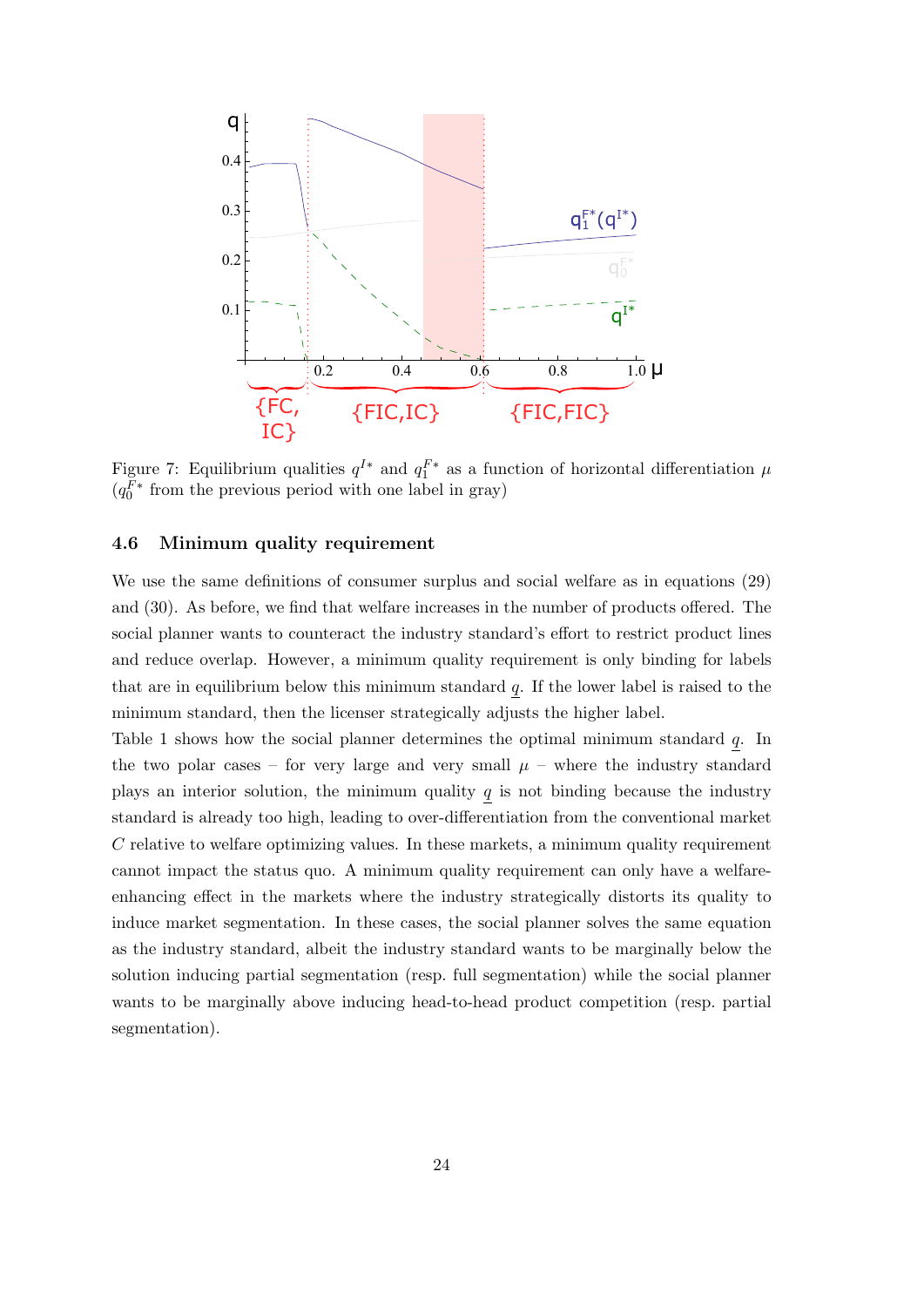Table 1: Minimum quality requirement  $q$  set by the social planner as a function of horizontal differentiation  $\mu$ 

| $\mu$        | equilibrium played                |                                               |
|--------------|-----------------------------------|-----------------------------------------------|
| > 0.61       | head-to-head $\{FIC, FIC\}$       | not binding                                   |
| [0.50, 0.61] | head-to-head $\{FIC, FIC\}$       | $\arg \max \{W^{sym}\}\$                      |
| [0.35, 0.50] | head-to-head $\{FIC, FIC\}$       | $\min\{q^I   L_1^{pseg*} \leq 2L_1^{sym*}\}\$ |
| [0.14, 0.35] | partially segmented $\{FIC, IC\}$ | not binding                                   |
| [0.09, 0.14] | partially segmented $\{FIC, IC\}$ | $\min\{q^I   L_1^{seg*} \leq L_1^{pseg*}\}\$  |
| [0.01, 0.09] | fully segmented $\{FC, IC\}$      | not binding                                   |

### 5 Conclusion

Our model describes the interaction between two firms and two labeling organizations of different quality; one of the labeling organizations is a for-profit licenser, the other one is an industry standard. We first model how a for-profit licenser sets its fee and quality when it is the only labeling organization on a market with two firms. We then allow for the entry of an industry standard and model the competition between two labels. In order to model sensible substitution patterns, we develop a discrete choice model with both horizontal differentiation (exogenously given) and vertical differentiation (from endogenous product quality) using a nested logit.

Our results show that the equilibrium product line depends on horizontal differentiation: the market is segmented if horizontal differentiation is weak, while firms are in head-tohead competition when horizontal differentiation is strong. In summary, firms seek vertical differentiation when horizontal differentiation is low.

We further find that the industry benefits from reducing overlap in the firms' product lines; against this background, the industry standard can serve as a coordination tool to induce market segmentation and increase profits. Interestingly, there are cases where firms play the fully segmented equilibrium where not all firms offer I-labeled goods, even though the industry standard charges no license fee.

Social welfare always benefits from head-to-head competition in our setting, reflecting a fundamental love of variety of consumers as well as a benefit from stronger competition. This leads to a conflict between industry and consumers, where the former want to reduce product lines such that they do not overlap and the latter want to maximize product diversity. A minimum standard set by the regulator can improve the situation in some cases. In other cases, however, the industry standard, set as an interior solution, is too high relative to the welfare-maximizing minimum standard: firms in duopoly benefit from differentiating more than the welfare-maximizing level.

Our results shed some light on product line decisions in complex markets like the one for coffee coffee: as we noted in the beginning, the product line equilibria in different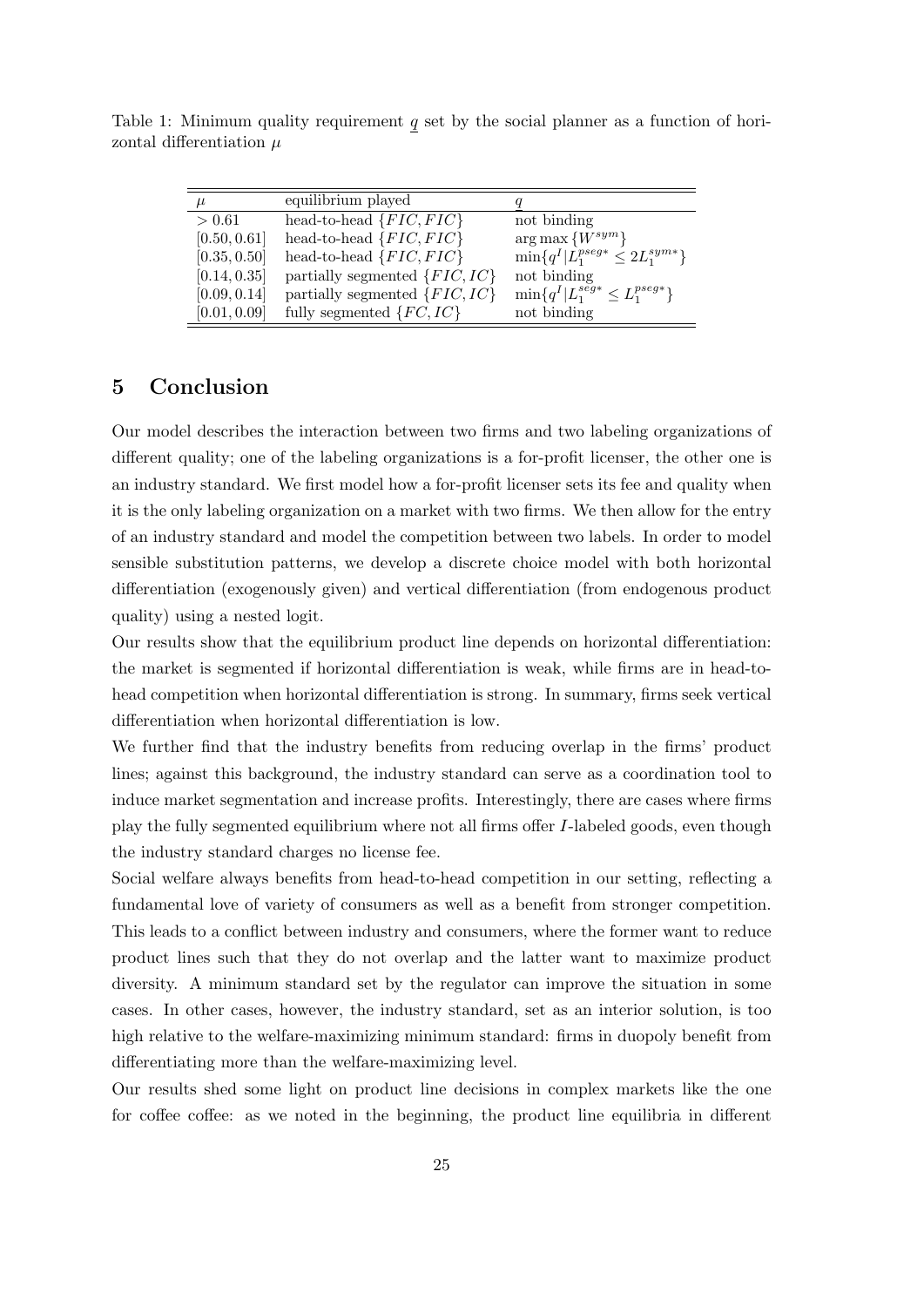national coffee markets are very different, with some featuring head-to-head competition (Germany) and others market segmentation (Finland), consistent with our theoretical analysis. Moreover, our model explains why the coffee industry collectively has an interest to introduce an industry standard. In practice, industry-related labels like UTZ and Rainforest Alliance have gained popularity in recent years. As the marginal production costs are lower, the global quantities of coffee sold under these industry-related labels are three times higher than the quantity sold under the Fairtrade label (Panhuysen and Pierrot, 2014). It remains an open question however, whether industry standards are strategically distorted downwards in order to decrease competition. Overall, there remains considerable scope for further research: for example, our model is limited to the strategic interactions within one country, whereas in practice labeling organizations set their license fees on a global scale for many heterogeneous countries.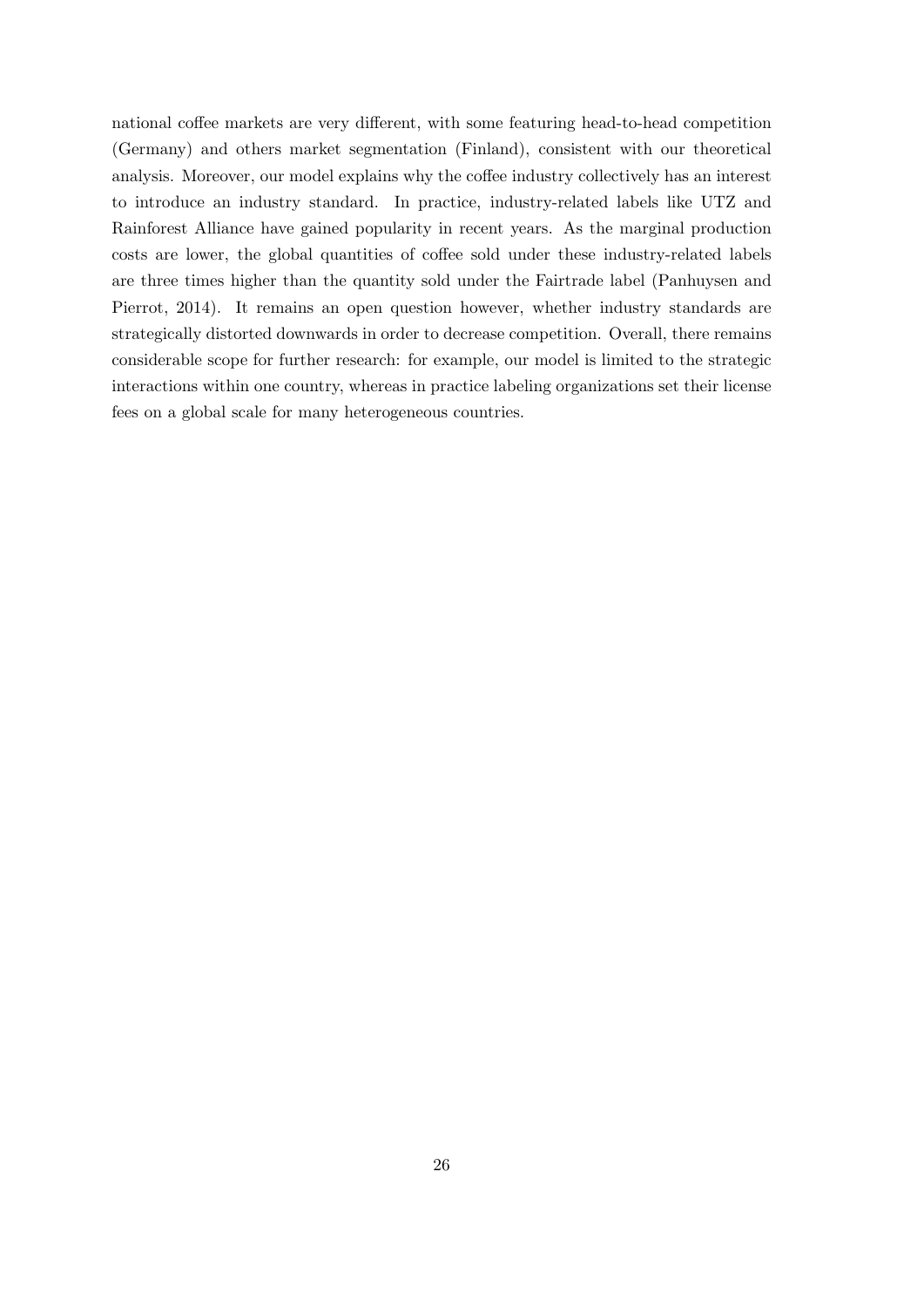### References

- Anderson S. P and De Palma A (1992) Multiproduct firms: a nested logit approach. The Journal of Industrial Economics, 40(3): 261–276.
- Andreoni J (1989) Giving with impure altruism: applications to charity and ricardian equivalence. Journal of Political Economy, 97(6): 1447–1458.
- Arnould E. J, Plastina A, and Ball D (2009) Does fair trade deliver on its core value proposition? Effects on income, educational attainment, and health in three countries. Journal of Public Policy & Marketing, 28(2): 186–201.
- Avenel E and Caprice S (2006) Upstream market power and product line differentiation in retailing. International Journal of Industrial Organization, 24(2): 319–334.
- Basu A. K and Hicks R. L (2008) Label performance and the willingness to pay for Fair Trade coffee: a cross-national perspective. International Journal of Consumer Studies, 32(5): 470–478.
- Beuchelt T. D and Zeller M (2011) Profits and poverty: certification's troubled link for Nicaragua's organic and fairtrade coffee producers. Ecological Economics, 70(7): 1316– 1324.
- Bonroy O and Constantatos C (2015) On the economics of labels: how their introduction affects the functioning of markets and the welfare of all participants. American Journal of Agricultural Economics, 97(1): 239–259.
- Bottega L and De Freitas J (2009) Public, private and nonprofit regulation for environmental quality. Journal of Economics & Management Strategy,  $18(1)$ :  $105-123$ .
- Bottega L, Delacote P, and Ibanez L (2009) Labeling policies and market behavior: quality standard and voluntary label adoption. Journal of Agricultural  $\mathcal C$  Food Industrial *Organization*,  $7(2)$ : 1–15.
- Chambolle C and Poret S (2013) When fairtrade contracts for some are profitable for others. European Review of Agricultural Economics, 40(5): 835–871.
- Cheng Y.-L and Peng S.-K (2012) Quality and quantity competition in a multiproduct duopoly. Southern Economic Journal, 79(1): 180–202.
- Dragusanu R, Giovannucci D, and Nunn N (2014) The economics of Fair Trade. Journal of Economic Perspectives, 28(3): 217–36.
- Dragusanu R and Nunn N (2014) The impacts of Fair Trade certification: evidence from coffee producers in Costa Rica. Working Paper, Harvard University.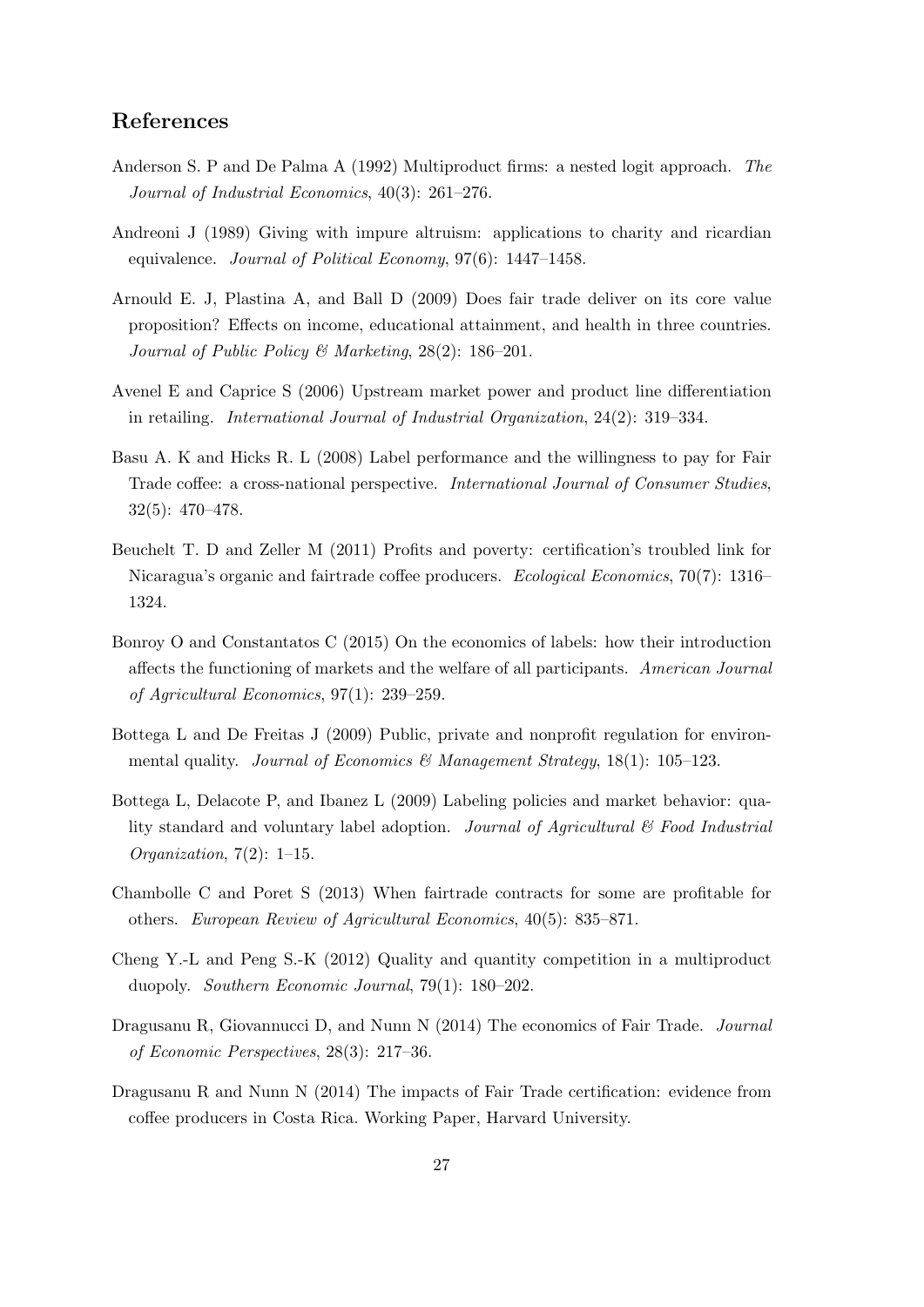- Fischer C and Lyon T. P (2014) Competing environmental labels. Journal of Economics & Management Strategy, 23(3): 692–716.
- Friedrichsen J and Engelmann D (2017) Who cares about social image? Discussion Paper 1634, Deutsches Institut für Wirtschaftsforschung (DIW).
- Gallego G and Wang R (2014) Multiproduct price optimization and competition under the nested logit model with product-differentiated price sensitivities. Operations Research, 62(2): 450–461.
- Harbaugh R, Maxwell J. W, and Roussillon B (2011) Label confusion: The groucho effect of uncertain standards. Management Science, 57(9): 1512–1527.
- Heyes A. G and Maxwell J. W (2004) Private vs. public regulation: political economy of the international environment. Journal of Environmental Economics and Management, 48(2): 978–996.
- de Janvry A, McIntosh C, and Sadoulet E (2015) Fair trade and free entry: can a disequilibrium market serve as a development tool? Review of Economics and Statistics, 97(3): 567–573.
- Johannessen S and Wilhite H (2010) Who really benefits from fairtrade? An analysis of value distribution in fairtrade coffee. Globalizations, 7(4): 525–544.
- Loureiro M. L and Lotade J (2005) Do fair trade and eco-labels in coffee wake up the consumer conscience? Ecological Economics, 53(1): 129–138.
- Mahenc P (2010) Wasteful labeling. Organization, 7(2): 6.
- Mason C. F (2011) Eco-labeling and market equilibria with noisy certification tests.  $En$ vironmental and Resource Economics, 48(4): 537–560.
- McFadden D (1978) Modeling the choice of residential location. *Transportation Research* Record, 673: 72–77.
- Panhuysen S and Pierrot J (2014) Coffee barometer 2014. Technical report, Tropical Commodity Coalition, The Hague.
- Pelsmacker P. D, Driesen L, and Rayp G (2005) Do consumers care about ethics? Willingness to pay for fair-trade coffee. The Journal of Consumer Affairs, 39(2): 363–385.
- Podhorsky A (2015) A positive analysis of fairtrade certification. Journal of Development Economics, 116: 169–185.
- Poret S (2016) Label battles: Competition among NGOs as standard setters. Working Papers 2016-01, Aliss.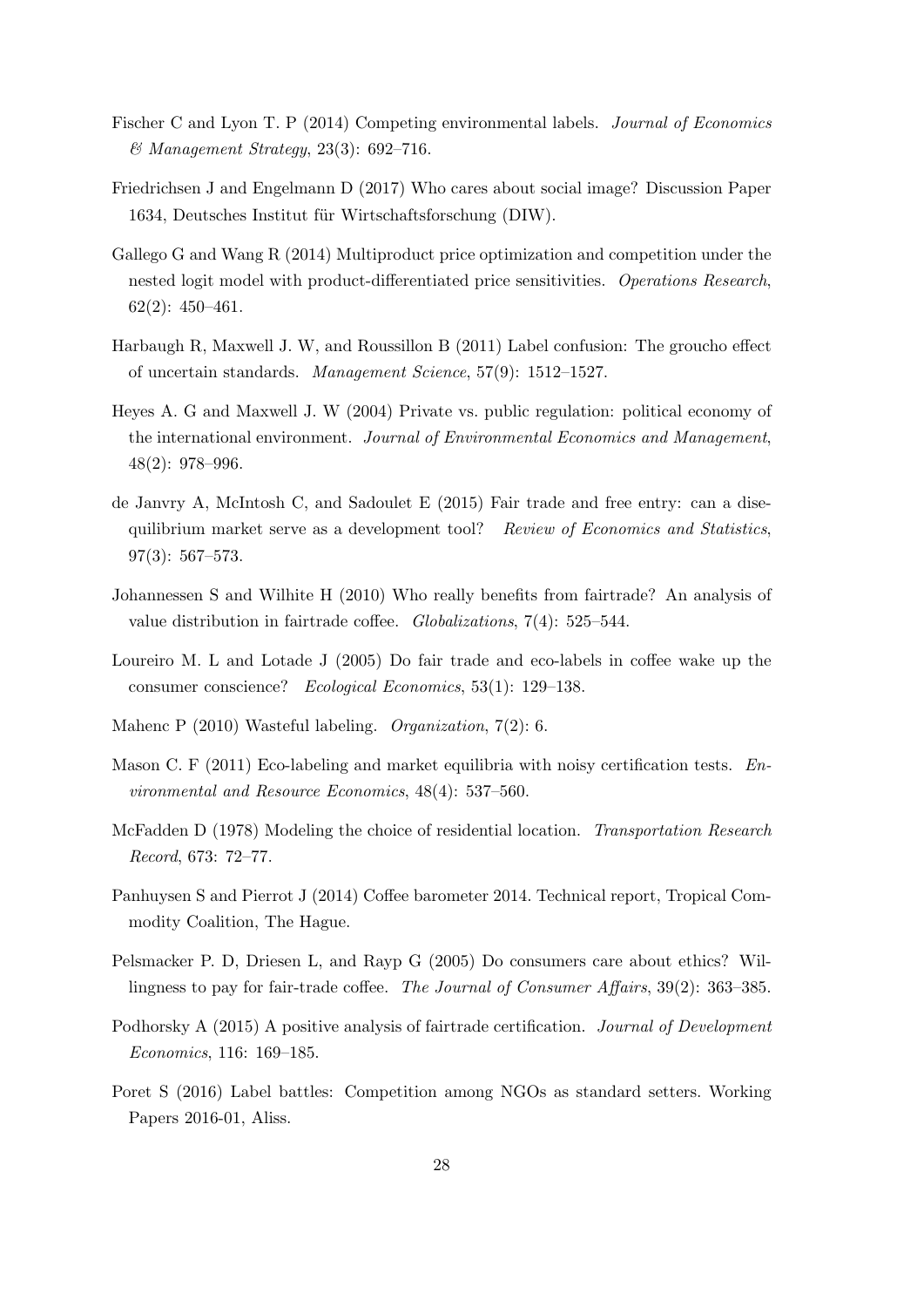Potts J, Lynch M, Wilkings A, Huppé G, Cunningham M, and Voora V (2014) The state of sustainability initiatives review 2014: standards and the green economy. Technical report, IISD and IIED.

Richardson M and Stähler F (2014) Fair Trade. Economic Record, 90(291): 447-461.

- Ruben R and Fort R (2012) The impact of fair trade certification for coffee farmers in Peru. World Development, 40(3): 570–582.
- Saenz Segura F and Zuniga-Arias G (2008) The impact of Fair Trade: Wageningen Academic Publishers.
- Teyssier S, Etilé F, and Combris P  $(2014)$  Social-and self-image concerns in fair-trade consumption. European Review of Agricultural Economics, 42(4): 579–606.
- Train K (2009) Discrete choice methods with simulation: Cambridge University Press.
- Valkila J, Haaparanta P, and Niemi N (2010) Empowering coffee traders? The coffee value chain from Nicaraguan Fair Trade farmers to Finnish consumers. Journal of Business Ethics, 97(2): 257–270.
- Valkila J and Nygren A (2009) Impacts of fair trade certification on coffee farmers, cooperatives, and laborers in Nicaragua. Agriculture and Human Values, 27(3): 321–333.
- Villas-Boas S. B (2007) Vertical relationships between manufacturers and retailers: Inference with limited data. The Review of Economic Studies, 74(2): 625–652.
- Von Schlippenbach V and Teichmann I (2012) The strategic use of private quality standards in food supply chains. American Journal of Agricultural Economics, 94(5): 1189– 1201.
- Yu J and Bouamra-Mechemache Z (2016) Production standards, competition and vertical relationship. European Review of Agricultural Economics, 43(1): 79–111.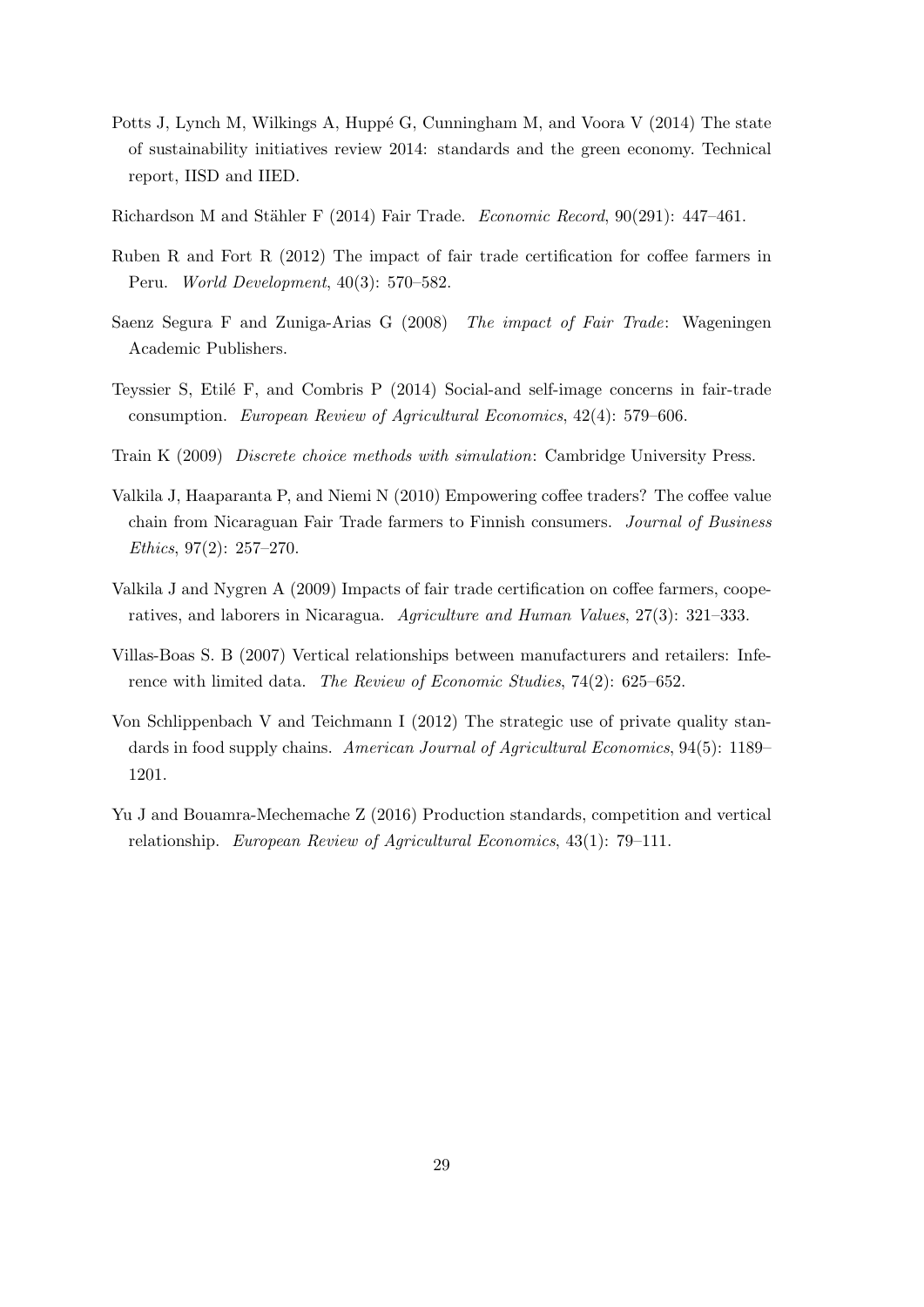# A Proof of lemma 1

In the symmetric head-to-head case  $\{FC, FC\}$ , profits are:

$$
\Pi_{i:FC|FC} = D_i^F(p_i^F - q^F) + D_i^C p_i^C
$$

Analyzing the first-order conditions, we find that there is a unique mark-up  $\delta$  such that

$$
p_i^{F*} = p_j^{F*} = p_i^{C*} + \delta = p_j^{C*} + \delta
$$

with  $\delta$  implicitly given by

$$
\delta = 2\mu \left( 1 - \frac{\mu}{\mu + \gamma \left[ 1 + \left( \exp(A^C/\mu^{F,C}) + \exp(A^F/\mu^{F,C}) \right)^{\mu^{F,C}/\gamma} \right]} \right)
$$

Simple calculations show that with  $p^s = \delta + q^s$  the right hand side of the last equation is decreasing in  $\delta$ , which establishes uniqueness. Furthermore, numerical calculations show that the second order conditions are satisfied at  $p_i^s - q^s$ . The same strategy applies for the symmetric equilibrium  $\{C, C\}$ .

In the asymmetric segmented case  ${FC, C}$ , firm i playing FC has the first-order conditions:

$$
\frac{p_i^F-q^F}{p_i^C}=\frac{D_i^C}{D_i^F}\frac{\partial D_i^C}{\partial D_i^F/\partial p_i^C-D_i^C}\frac{\partial D_i^C}{\partial D_i^F/\partial p_i^F}
$$

Substituting the demand functions and the respective derivatives leads to

$$
\frac{p_i^F - q^F}{p_i^C} = 1 + \frac{(\mu^{F,C} - \mu) \exp(p_i^C/\mu)}{\mu \exp(A^C/\mu)}
$$

The mark-up on the C-labeled good is identical to the mark-up on the F-labeled good when their qualities are equal, i.e.  $\mu^{F,C} = \mu$ . If the labels are vertically differentiated, then the mark-up on the F-labeled product is higher, as this is the market where the firm offering  $FC$  is in monopoly.

Furthermore, differentiating both sides of the equation with respect to  $p_i^F$  shows that the left-hand side is increasing in  $p_i^F$  while the right-hand side is decreasing in  $p_i^F$ . Additionally, using the solution of this equation numerical calculations show that

$$
\frac{\partial \Pi_{i:FC|C}}{\partial p_i^C} = (p_i^F - q^F) \frac{\partial D_i^F}{\partial p_i^C} + D_i^C + p_i^C \frac{\partial D_i^C}{\partial p_i^C} = 0
$$

has exactly one solution in  $p_i^C$ .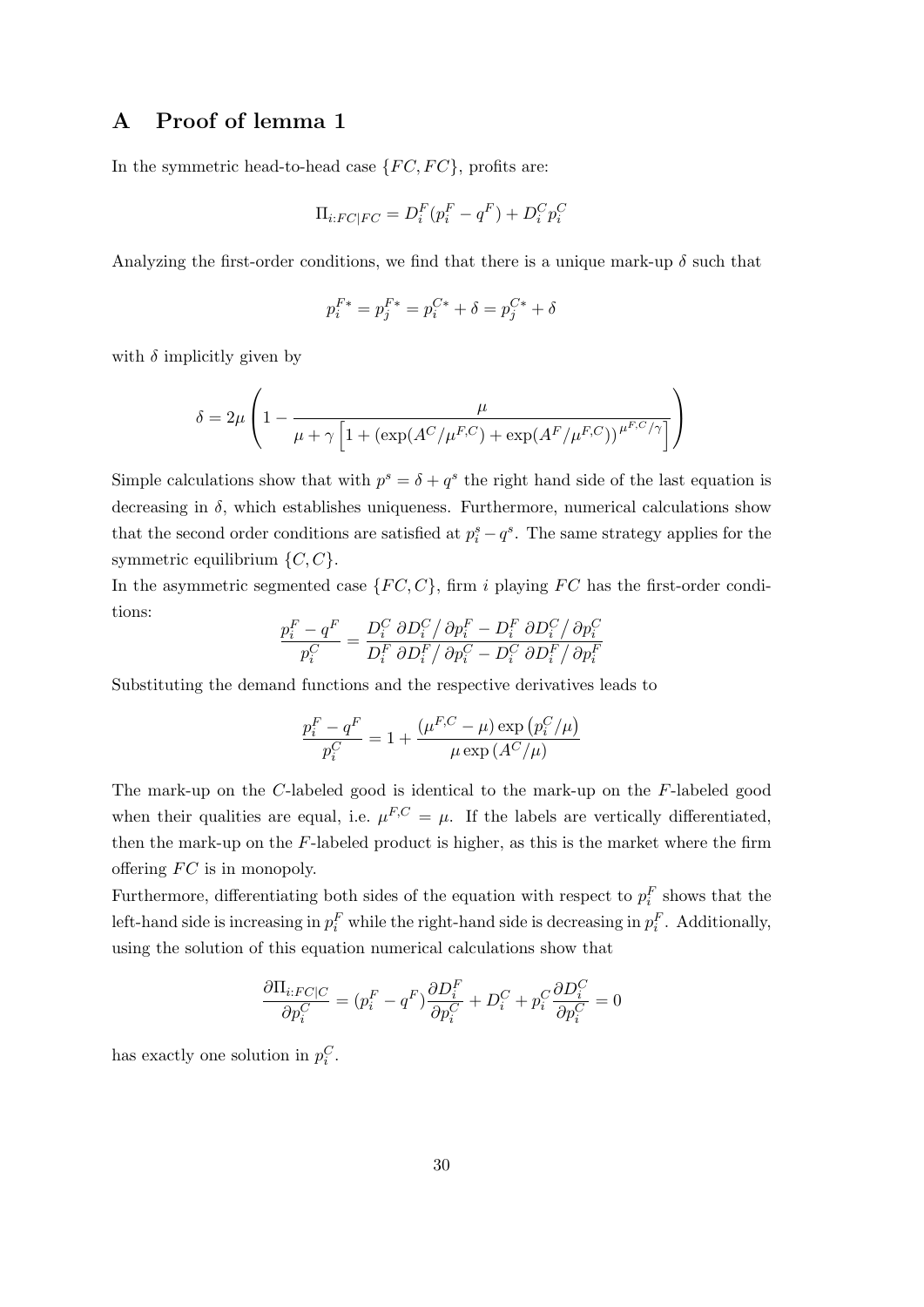Applying the same procedure for firm  $j$  we obtain

$$
\frac{\partial \Pi_{j:C|FC}}{\partial p_j^C} = D_j^C + p_j^C \frac{\partial D_j^C}{\partial p_j^C} = 0
$$

has exactly one solution in  $p_j^C$ .

### B Proof of lemma 2

In the symmetric head-to-head case  $\{FIC, FIC\}$ , profits are:

$$
\Pi_{i:FIC|FIC} = D_i^F (p_i^F - q^F) + D_i^I (p_i^I - q^I) + D_i^C p_i^C
$$

Analyzing the corresponding first-order conditions, we find again, as in Lemma 1 that there is a unique mark-up  $\delta$ :

$$
p^{s*} - q^s = \delta \text{ with } \delta \text{ implicitly given by}
$$

$$
\delta = 2\mu \left( 1 - \frac{\mu}{\mu + \gamma \left[ 1 + \left( \exp(A^C / \mu^{FI, C}) + \exp(A^{FI} / \mu^{FI, C}) \right)^{\mu^{FI, C}/\gamma} \right]} \right)
$$

Simple calculations show that with  $p^s = \delta + q^s$  the right hand side of the last equation is decreasing in  $\delta$ , which establishes uniqueness. Furthermore, numerical calculations show that the second order conditions are satisfied at  $p_i^s - q^s$ . As mentioned in the proof of lemma 1, an analogous result holds for  $\{FC, FC\}$  and  $\{C, C\}$ .

In the  ${FC, IC}$  case, firm i playing  $FC$  has the first-order conditions:

$$
\frac{p_i^F-q^F}{p_i^C}=\frac{D_i^C}{D_i^F}\frac{\partial D_i^C}{\partial D_i^F/\partial p_i^C-D_i^C}\frac{\partial D_i^C}{\partial D_i^F/\partial p_i^F}
$$

Substituting the demand functions and the respective derivatives leads to

$$
\frac{p_i^F - q^F}{p_i^C} = \Psi \frac{\mu \exp\left(p_j^C/\mu\right) + \mu^{FI,C} \exp\left(p_i^C/\mu\right)}{\mu^{F,I} \exp\left[\left(v^F - p_i^F\right)/\mu^{F,I}\right] + \mu^{FI,C} \exp\left[\left(v^I - p_j^I\right)/\mu^{F,I}\right]}
$$
\nwith : 
$$
\Psi = \frac{\mu^{F,I} \exp(A^{FI}/\mu^{F,I})}{\mu \exp(A^C/\mu)}
$$

Furthermore, differentiating both sides of the equation with respect to  $p_i^F$  shows that the left-hand side is increasing in  $p_i^F$  while the right-hand side is decreasing in  $p_i^F$ . Additionally,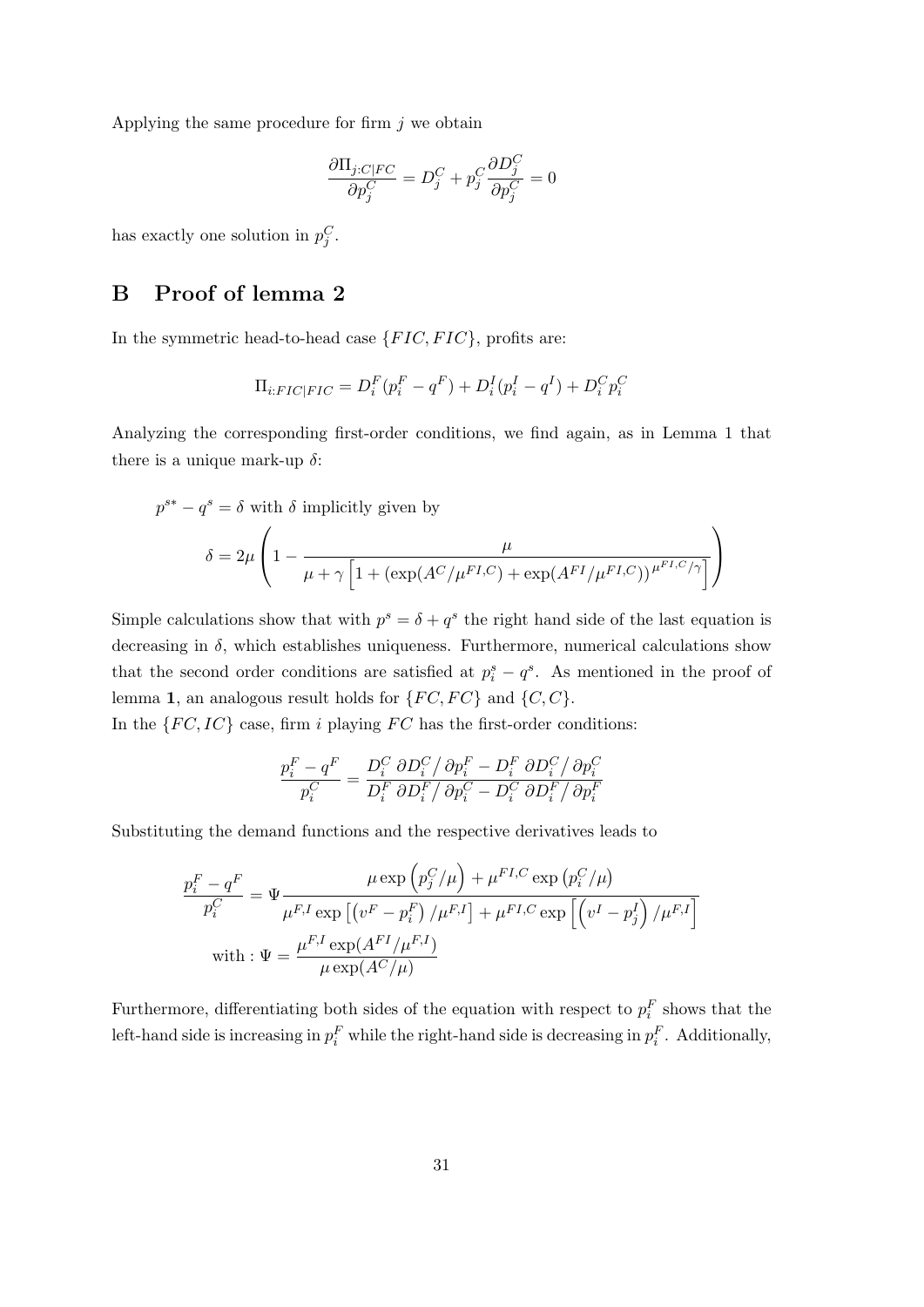using the solution of this equation numerical calculations show that

$$
\frac{\partial \Pi_{i:FC|IC}}{\partial p_i^C} = (p_i^F - q^F) \frac{\partial D_i^F}{\partial p_i^C} + D_i^C + p_i^C \frac{\partial D_i^C}{\partial p_i^C} = 0
$$

has exactly one solution in  $p_i^C$ . Applying the same procedure for firm j we obtain

$$
\frac{p_j^I - q^I}{p_j^C} = \Psi \frac{\mu \exp \left( p_i^C / \mu \right) + \mu^{FI,C} \exp \left( p_j^C / \mu \right)}{\mu^{F,I} \exp \left[ \left( v^I - p_j^I \right) / \mu^{FI,C} \right] + \mu^{FI,C} \exp \left[ \left( v^F - p_i^F \right) / \mu^{F,I} \right]}
$$

Again, while the left-hand side is increasing in  $p_j^I$ , the right-hand side is decreasing in  $p_j^C$ and

$$
\frac{\partial \Pi_{j:IC|FC}}{\partial p_j^C} = (p_j^I - q^I) \frac{\partial D_j^I}{\partial p_j^C} + D_j^C + p_j^C \frac{\partial D_j^C}{\partial p_j^C} = 0
$$

has exactly one solution in  $p_j^C$ .

In the  ${FIC, IC}$  case, we also compute the first-order conditions for the firm i playing FIC. Substituting the demand functions and the respective derivatives leads to

$$
\frac{p_i^F - q^F}{p_i^I - q^I} = 1 + \frac{(\mu^{FI,C} - \mu) \exp (p_i^I / \mu)}{\mu \exp (A^I / \mu)}
$$

If the labels are vertically differentiated, then the mark-up on the F-labeled product is higher, as this is the market where the firm offering  $FIC$  is in monopoly.

The proof for uniqueness of equilibrium prices works identically to the previously shown full market segmentation  ${FC, IC}$  case.

### C Calculations for Proposition 2

For determining the equilibrium in stage 1.1 where the licenser sets its fee and quality, we numerically compute for each value of industry standard  $q^I$  the optimal licenser quality  $q^{F*}$ for each of the three fees  $L^{sym}$ ,  $L^{pseg}$  and  $L^{seg}$ . We then compare the reduced licenser profit with optimal quality  $2L^{sym*}$ ,  $L^{pseg*}$  and  $L^{seg*}$  and keep the case that maximizes licenser profits. This gives us the reaction function of the licenser  $q_1^{F*}(q^I)$  shown in Figure 5. As an illustration, Figure 8 plots the license fee as a function of label quality  $q_1^F$  for horizontal differentiation  $\mu = 0.4$ . At this level of horizontal differentiation, the licenser chooses the highest fee between  $L_1^{sym}$  $_1^{sym}$  and  $L_1^{pseg}$  $_1^{pseg}$ . Moreover, it cannot undercut the label quality from the previous period with only one label  $q_0^{F*}$  drawn as a gray line. For  $q<sup>I</sup> = 0.07$ , the maximum is such that the licenser chooses the partially segmented market constellation. When  $q<sup>I</sup>$  increases, the symmetric equilibrium becomes more attractive and the distance between the maxima of the two curves explains the jump on Figure 5.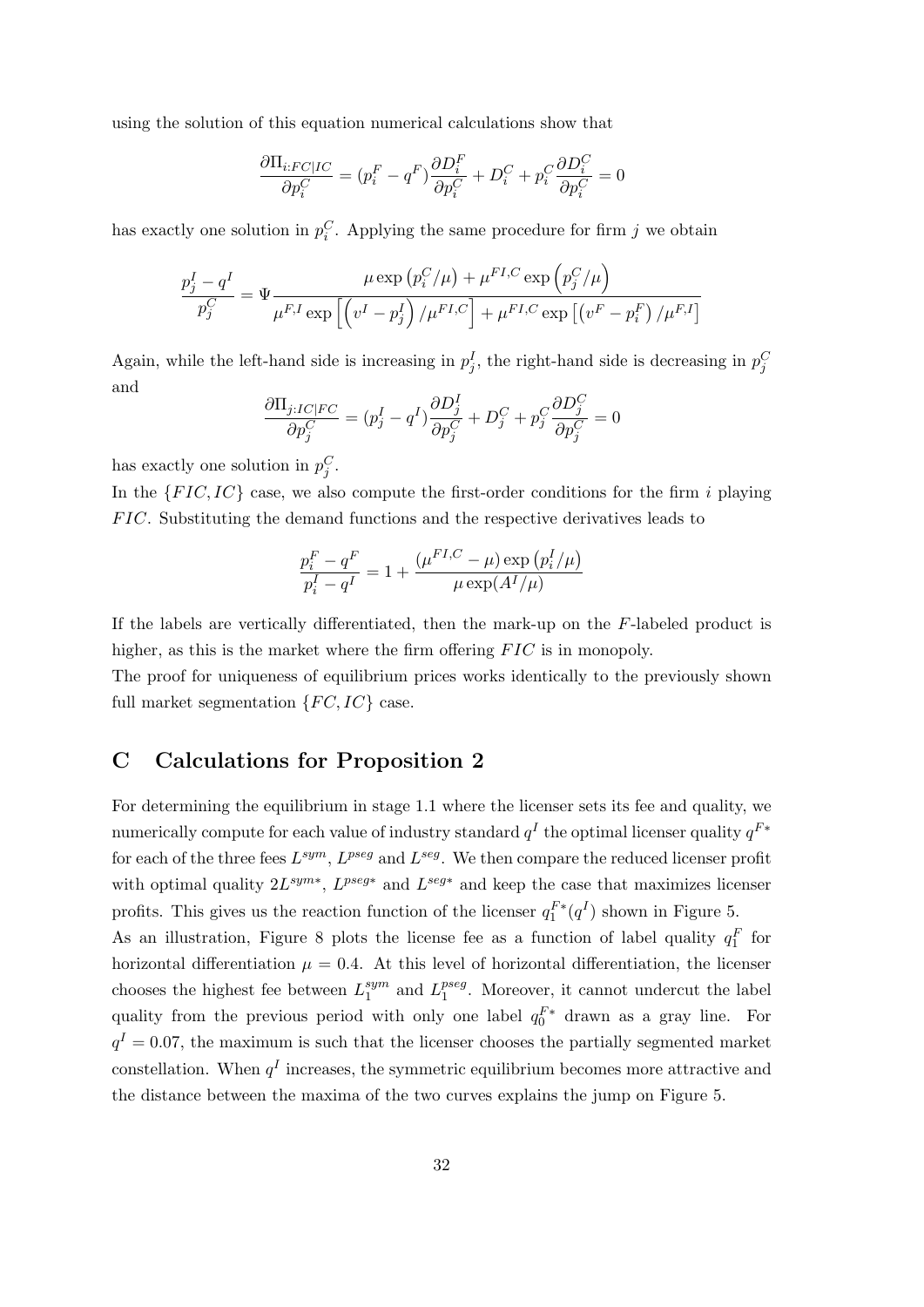

Figure 8: License fee as a function of label quality  $q_1^F$  for  $\mu = 0.4$  (with  $q_0^{F*} = 0.28$ ) and  $q^{I} = 0.07$ 



Figure 9: Joint firm profit  $\Pi$  as a function of industry standard  $q<sup>I</sup>$  given licenser reaction  $q_1^{F*}(q^I)$  for  $\mu = 0.4$ 

# D Calculations for Proposition 3

In order to determine the equilibrium in stage 1.0 where the industry decides on its standard, we first compute the licenser reaction in  $q_1^F$  and  $L_1$  for each level of horizontal differentiation  $\mu$  and each industry standard  $q<sup>I</sup>$ . We then determine for each horizontal differentiation  $\mu$ , the  $q^{I*}$  that maximizes joint firm profit  $\Pi$ .

As an example, Figure 9 shows the joint firm profit Π for different values of industry standard  $q<sup>I</sup>$ , holding horizontal differentiation  $\mu$  fixed at 0.4. There is a jump in the curve, because the licenser  $F$  switches from partial segmentation to head-to-head competition when  $q<sup>I</sup>$  increases above 0.085. The joint firm profit is maximized by the corner solution ensuring partial segmentation.